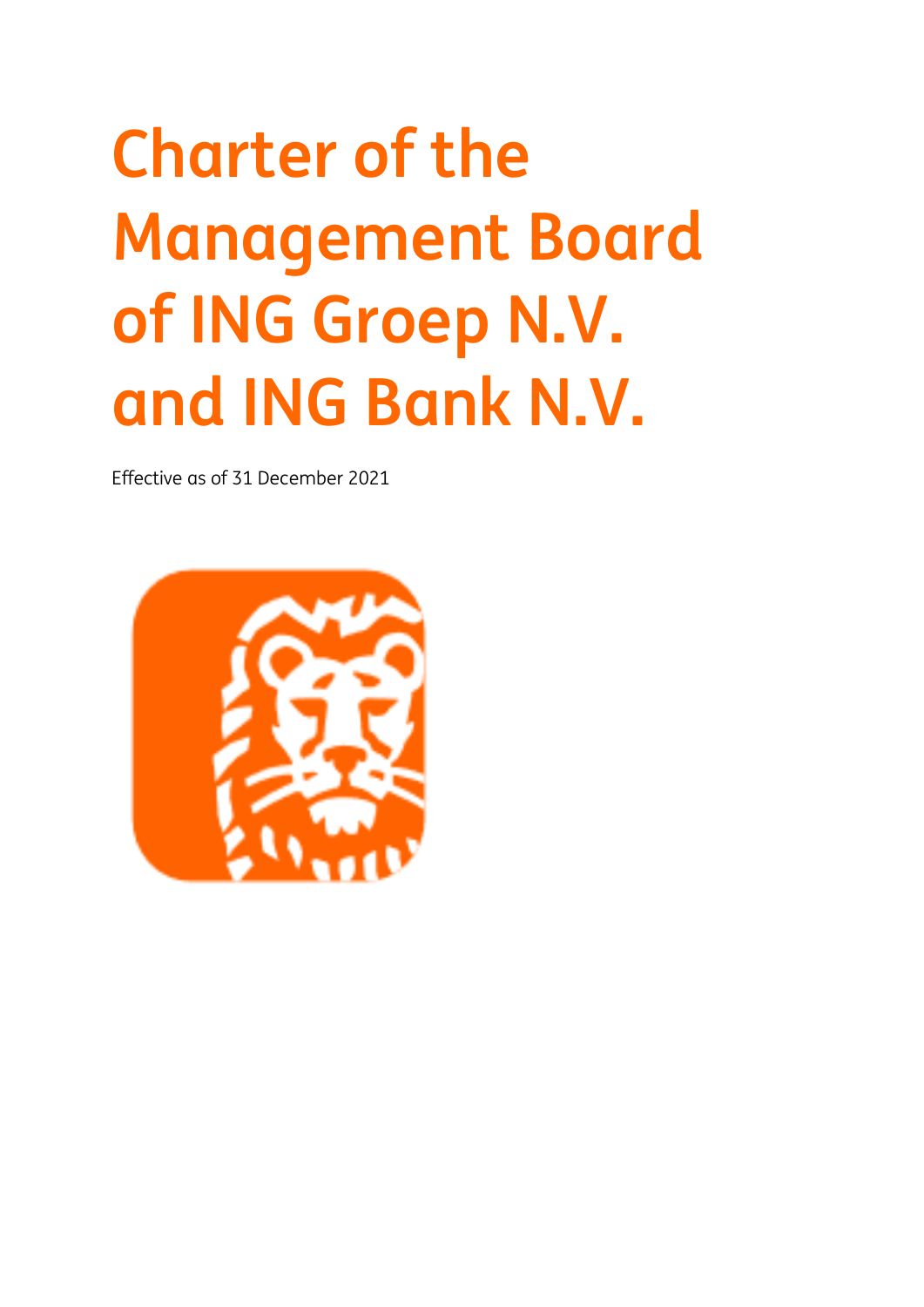### <span id="page-1-0"></span>**TABLE OF CONTENTS**

#### **[INTRODUCTION](#page-2-0)**

#### **CHAPTER I - [COMPOSITION OF THE MANAGEMENT BOARD](#page-4-0)**

- [Article 1. Management Board composition](#page-4-1)
- [Article 2. \(Re\)appointment, suspension, dismissal and retirement](#page-4-2) term of office
- [Article 3. Committees of the Management Board](#page-4-3)<br>Article 4. Division of tasks
- Division of tasks
- [Article 5. Responsibilities of the CEO](#page-5-1)<br>Article 6. Responsibilities of the CFO
- Responsibilities of the CFO
- [Article 7. Responsibilities of the CRO](#page-7-0)<br>Article 8. Responsibilities of the Com
- Responsibilities of the Company Secretary

#### **CHAPTER II - [DUTIES AND RESPONSIBILITIES OF THE MANAGEMENT BOARD](#page-8-0)**

- [Article 9. General duties and responsibilities](#page-8-1)
- [Article 10. Specific duties and responsibilities](#page-9-0)
	- [10.a-b. Strategy](#page-9-1)
		- [10.c.](#page-9-2) [Risk](#page-9-2)<br>10.d-e. Fina
		- [Financial reporting \(process\)](#page-9-3)
		- [10.f.](#page-10-0) [Compliance](#page-10-0)
		- [10.g.](#page-10-1) [Corporate](#page-10-1) structure
		- [10.h.](#page-10-2) [Training and education](#page-10-2) needs MB
		- [10.i.](#page-10-3) ING [Remuneration Regulations](#page-10-3) Framework
		- [10.j.](#page-10-4) [Central and European Works Council](#page-10-4)
		- [10.k.](#page-10-5) [Company Secretary](#page-10-5)
		- [10.l.](#page-10-6) [Suitability Policy Framework](#page-10-6)
		- [10.m-n.](#page-10-7) [Procedures for reporting misconduct, irregularities or complaints](#page-10-7)
- [Article 11. Duties and responsibilities regarding CAS and the External Auditor](#page-10-8)
- [Article 12. Material Transactions](#page-11-0)
- [Article 13. Financial Reports, external disclosures, communications and press releases](#page-11-1)
- [Article 14. Relationship with shareholders, General Meeting](#page-12-0)
- [Article 15. Relationship with the Supervisory Board](#page-13-0)

#### **CHAPTER III - [MEETINGS, ATTENDANCE AND DECISION-MAKING](#page-13-1)**

- [Article 16. Meetings](#page-13-2)
- [Article 17. Attendance at meetings](#page-14-0)
- [Article 18. Decision-making](#page-14-1)

#### **CHAPTER IV – [OTHER PROVISIONS](#page-16-0)**

- [Article 19. Rules of conduct for Management Board members](#page-16-1)
- Article 20. [Governing Law and jurisdiction](#page-19-0)
- [Annex 1 List of definitions](#page-20-0)<br>Annex 2a Management Boc
- [Management Board resolutions which require approval of the Supervisory Board](#page-24-0)
- Annex 2b Management Board matters which have to be discussed with the Supervisory Board
- Annex 2c Information to be provided by the Management Board to the Supervisory Board

#### [Back to top](#page-1-0)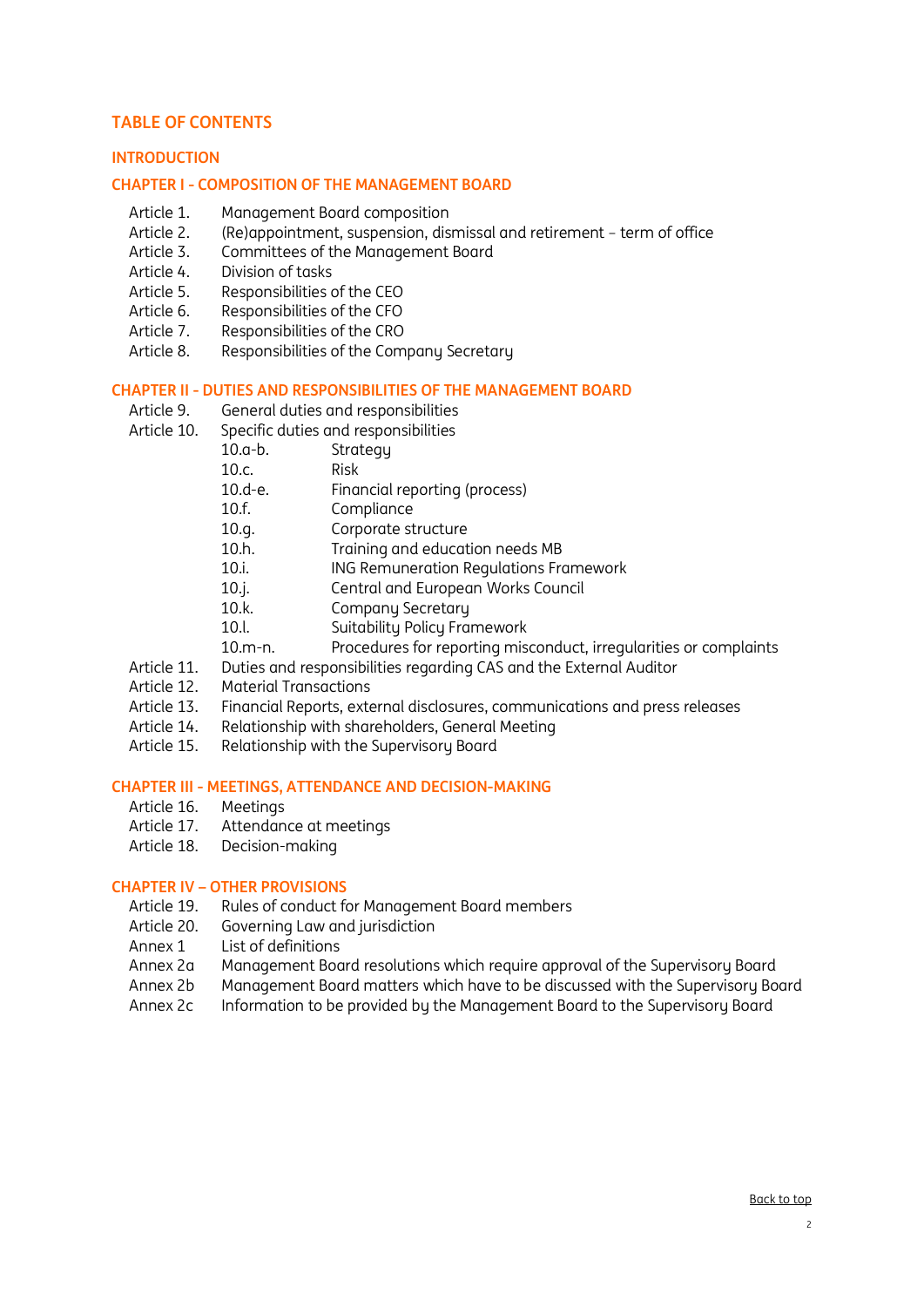#### <span id="page-2-0"></span>**INTRODUCTION**

This Charter has been drawn up in accordance with article 19.2 of the Articles of Association of ING Groep N.V. and article 10.2 of the Articles of Association of ING Bank N.V. The responsibilities which relate to ING Groep N.V. or ING Bank N.V. only, are indicated in BOLD as **'WITH REGARD TO ING GROEP N.V.**' or **'WITH REGARD TO ING BANK N.V.**' respectively.

This Charter is complementary to the provisions regarding the Management Board and the Management Board members as contained in applicable laws, regulations and the Articles of Association.

This Charter is also complementary to the provisions regarding the relationship between the Supervisory Board and the Management Board as described in the Charter of the Supervisory Board.

In case this Charter is inconsistent with mandatory laws and regulations or the Articles of Association, such mandatory laws or regulations, or the Articles of Association shall prevail over this Charter.

This Charter is made available on the Company's corporate website, www.ING.com.

The meaning of capitalised terms used in this Charter is set forth in the list of definitions attached as Annex 1. All Annexes to this Charter are deemed to form an integral part of this Charter.

This Charter is made available at [www.ING.com.](http://www.ing.com/)

| Issued by:                 | ING Groep N.V., Corporate Legal Affairs                         |
|----------------------------|-----------------------------------------------------------------|
| Effective date:            | 31 December 2021                                                |
| Replaces previous version: | 31 December 2020                                                |
| Approved by:               | Executive Board, Management Board Banking (25 October 2021) and |
|                            | Supervisory Board (3 November 2021)                             |

#### [Back to top](#page-1-0)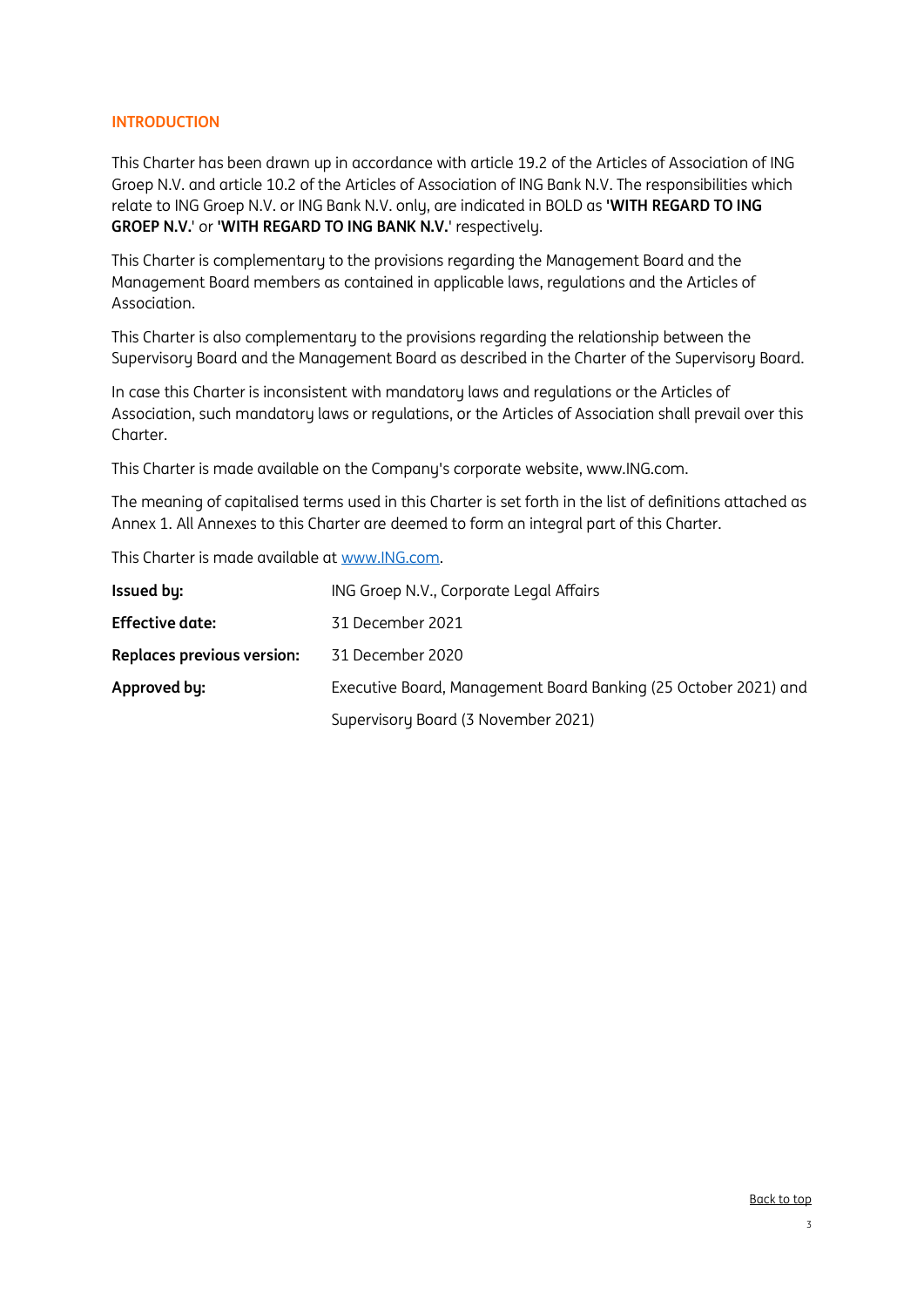

\* Currently, the Supervisory Boards of ING Groep N.V. and ING Bank N.V. consist of the same members.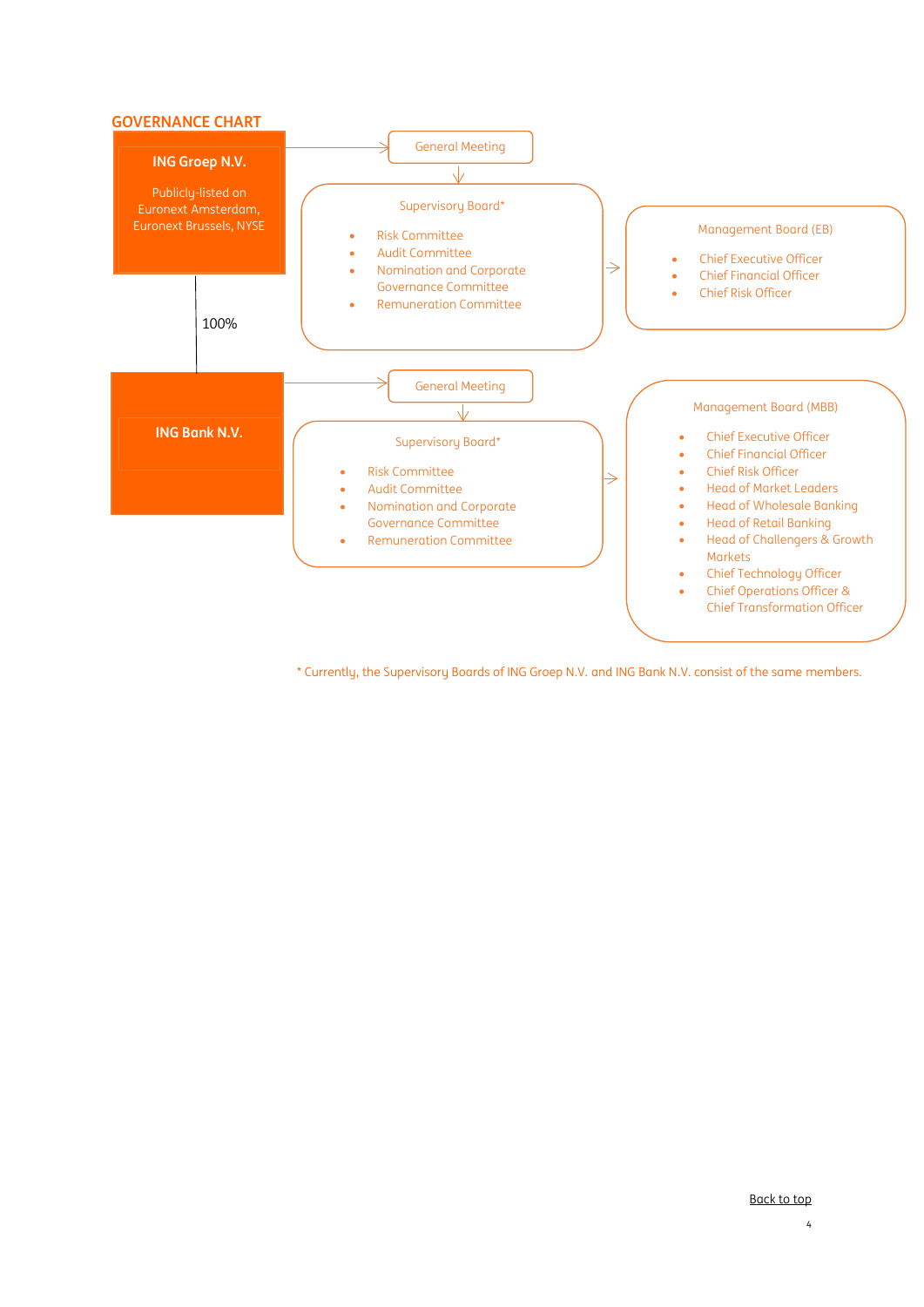## <span id="page-4-0"></span>**CHAPTER I – COMPOSITION OF THE MANAGEMENT BOARD**

## <span id="page-4-1"></span>**Article 1. Management Board composition**

| Number of MB                                                     |                                                                                                                                                                                                                                                                                                                                                                                                                                                                                                                                                             |
|------------------------------------------------------------------|-------------------------------------------------------------------------------------------------------------------------------------------------------------------------------------------------------------------------------------------------------------------------------------------------------------------------------------------------------------------------------------------------------------------------------------------------------------------------------------------------------------------------------------------------------------|
| members                                                          | 1.1 The number of Management Board members is determined by (i) WITH REGARD<br>TO ING GROEP N.V., the Supervisory Board after consultation with the CEO, and (ii)<br>WITH REGARD TO ING BANK N.V., the General Meeting of ING Bank N.V., in each case<br>taking into account the minimum number of board members as required according<br>to the Articles of Association.                                                                                                                                                                                   |
| <b>Composition EB</b>                                            | 1.2 WITH REGARD TO ING GROEP N.V., the Executive Board shall consist of the CEO,<br>CFO and CRO.                                                                                                                                                                                                                                                                                                                                                                                                                                                            |
| <b>Composition MBB</b>                                           | 1.3 WITH REGARD TO ING BANK N.V., the Management Board Banking shall consist<br>of the CEO, CFO and CRO of ING Groep N.V., who will act as CEO, CFO and CRO of ING<br>Bank N.V. respectively, and such other members as the General Meeting of ING Bank<br>N.V. may decide.                                                                                                                                                                                                                                                                                 |
| Suitability                                                      | 1.4 Each Management Board member has been assessed individually and<br>collectively as suitable for their position, able to fulfil their duties and to meet the fit<br>and proper requirements according to the competent authority. Further suitability<br>and diversity requirements and procedures, which apply to the Management Board<br>and its members in addition to this Charter, have been set out in the Suitability<br>Policy Framework.                                                                                                        |
| Outside position                                                 | 1.5 All Management Board members comply with their obligation to limit outside<br>positions as set out in article 19.13 and make sufficient time available for their<br>duties.                                                                                                                                                                                                                                                                                                                                                                             |
|                                                                  | Article 2. (Re)appointment, suspension, dismissal and retirement - term of office                                                                                                                                                                                                                                                                                                                                                                                                                                                                           |
| (Re)appointment,<br>suspension and<br>dismissal of MB<br>members | 2.1 The members of the Management Board are reappointed, suspended and/or<br>dismissed by the General Meeting in accordance with the Articles of Association.                                                                                                                                                                                                                                                                                                                                                                                               |
| Term of office EB<br>member                                      | 2.2 WITH REGARD TO ING GROEP N.V., the members of the Executive Board are<br>(re)appointed for a period of four (4) years, unless a shorter period was agreed upon<br>at the time of (re)appointment.                                                                                                                                                                                                                                                                                                                                                       |
| Early retirement in<br>case of inadequate<br>performance etc.    | 2.3 WITH REGARD TO ING GROEP N.V., an Executive Board member shall retire early<br>in the event of inadequate performance, structural incompatibility of interests or in<br>any other instance in which this is deemed necessary by the Supervisory Board, in<br>accordance with the Suitability Policy Framework. Should an Executive Board<br>member not comply with this provision, the Supervisory Board may at any time<br>suspend such Executive Board member or propose to the General Meeting to<br>suspend or dismiss such Executive Board member. |
|                                                                  | Article 3. Committees of the Management Board                                                                                                                                                                                                                                                                                                                                                                                                                                                                                                               |
| <b>MB Committees</b>                                             | 3.1 The Management Board may appoint permanent and ad hoc Committees from<br>among its members, and may appoint, suspend and dismiss the chairperson and<br>members of each Committee. For each permanent Committee, the Management                                                                                                                                                                                                                                                                                                                         |

<span id="page-4-3"></span><span id="page-4-2"></span>Board shall establish a Charter stating such Committee's role and responsibilities, its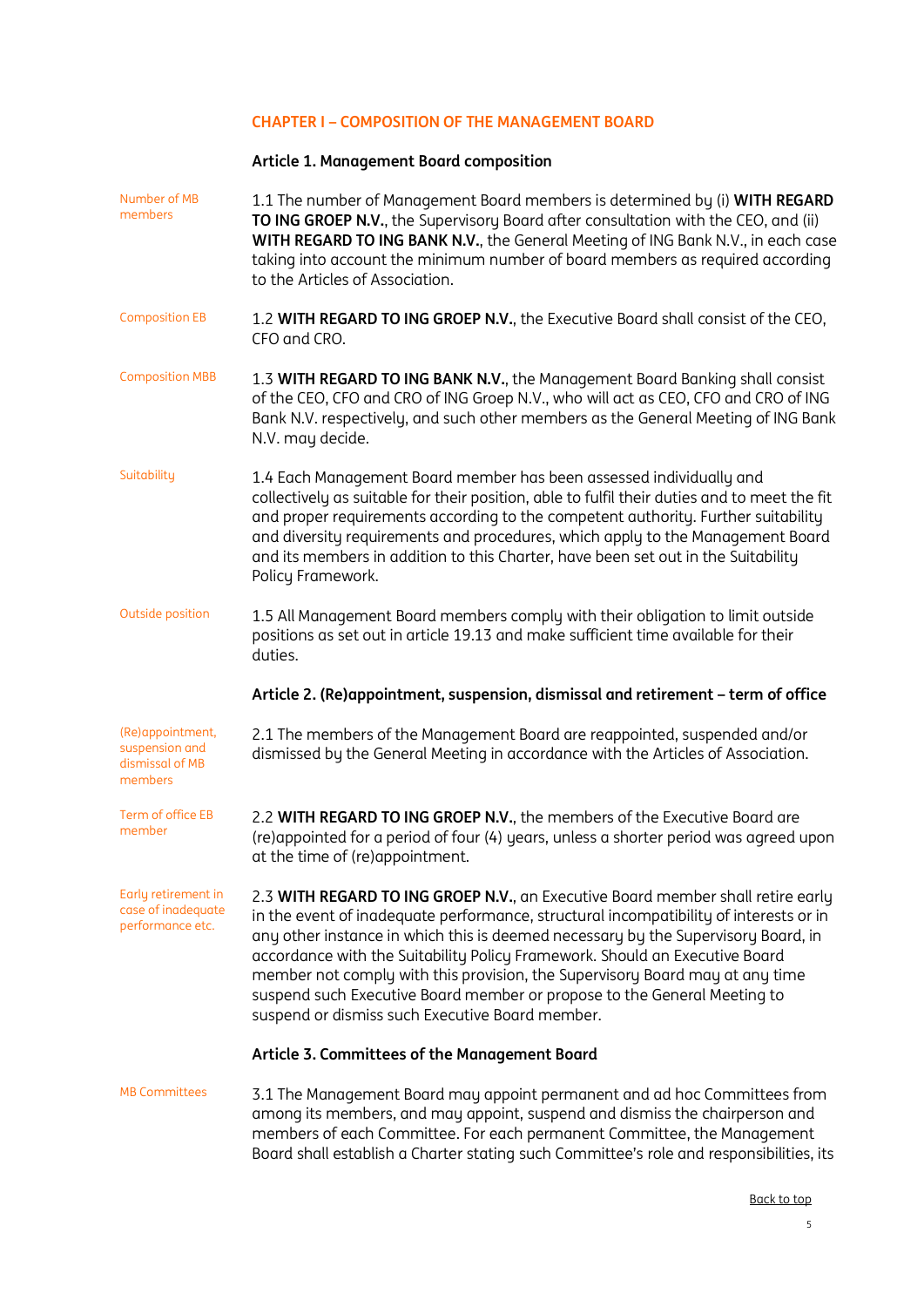#### **CHAPTER I – COMPOSITION OF THE MANAGEMENT BOARD**

composition and the manner in which it performs its duties (including an appropriate information flow to the Management Board and other relevant parties). For each ad hoc Committee, the Management Board shall determine aforementioned details in writing.

Approval SB for MB resolutions 3.2 If a Committee's composition, role and/or responsibilities deviate from the assignment of tasks within the Management Board, Management Board resolutions referred to in article 18.1 and 18.2 with respect to such Committee require the approval of the Supervisory Board.

MB remains responsible 3.3 The Management Board shall remain collectively responsible for discussion items reported and Management Board decisions prepared by a Committee, subject to the exception by law. A Committee may only exercise such powers that are explicitly attributed or delegated to it and may never exercise powers beyond those exercisable by the Management Board collectively. Each Committee shall inform the Management Board of any major development in the area of its responsibilities.

#### <span id="page-5-1"></span><span id="page-5-0"></span>**Article 4. Division of tasks**

| Assign specific tasks<br>to MB members;<br>collective<br>responsibility                              | 4.1 The Management Board may assign specific parts of the Management Board's<br>managerial tasks to any other individual members of the Management Board. The<br>Management Board collectively shall, however, remain responsible for the general<br>course of affairs of the Company.                                                                                                                                            |
|------------------------------------------------------------------------------------------------------|-----------------------------------------------------------------------------------------------------------------------------------------------------------------------------------------------------------------------------------------------------------------------------------------------------------------------------------------------------------------------------------------------------------------------------------|
| <b>Individual MB</b><br>members may only<br>exercise explicitly<br>attributed or<br>delegated powers | 4.2 An individual Management Board member may only exercise such powers as are<br>explicitly attributed or delegated to them and may never exercise powers beyond<br>those exercisable by the Management Board collectively, subject to Supervisory<br>Board approval. Any use by an individual Management Board member of any<br>attributed or delegated authority shall be timely communicated to the full<br>Management Board. |
|                                                                                                      | Article 5. Responsibilities of the CEO                                                                                                                                                                                                                                                                                                                                                                                            |
| CEO as chair and<br>spokesperson                                                                     | 5.1 The CEO shall chair the Management Board and shall be primarily responsible for<br>the proper functioning of the Management Board and its Committees. The CEO shall<br>act as the spokesperson for the Management Board and shall be the main contact<br>person for the Supervisory Board and its members.                                                                                                                    |
|                                                                                                      | A vice-chairperson of the Management Board shall be appointed by the Supervisory<br>Board to fulfil the duties of the CEO as chairperson of the Management Board, if<br>necessary.                                                                                                                                                                                                                                                |
| Responsibilities CEO                                                                                 | 5.2 Without prejudice to the generality of article 5.1, the CEO is primarily responsible<br>for:                                                                                                                                                                                                                                                                                                                                  |
| Initiative for the<br>Strategy                                                                       | the Strategy<br>taking the initiative for the Management Board to formulate, record, implement<br>α.<br>and, where necessary, adjust the Strategy;                                                                                                                                                                                                                                                                                |
| Alignment with the<br>Strategy                                                                       | ensuring that Management Board resolutions are in line with the Strategy;<br>b.                                                                                                                                                                                                                                                                                                                                                   |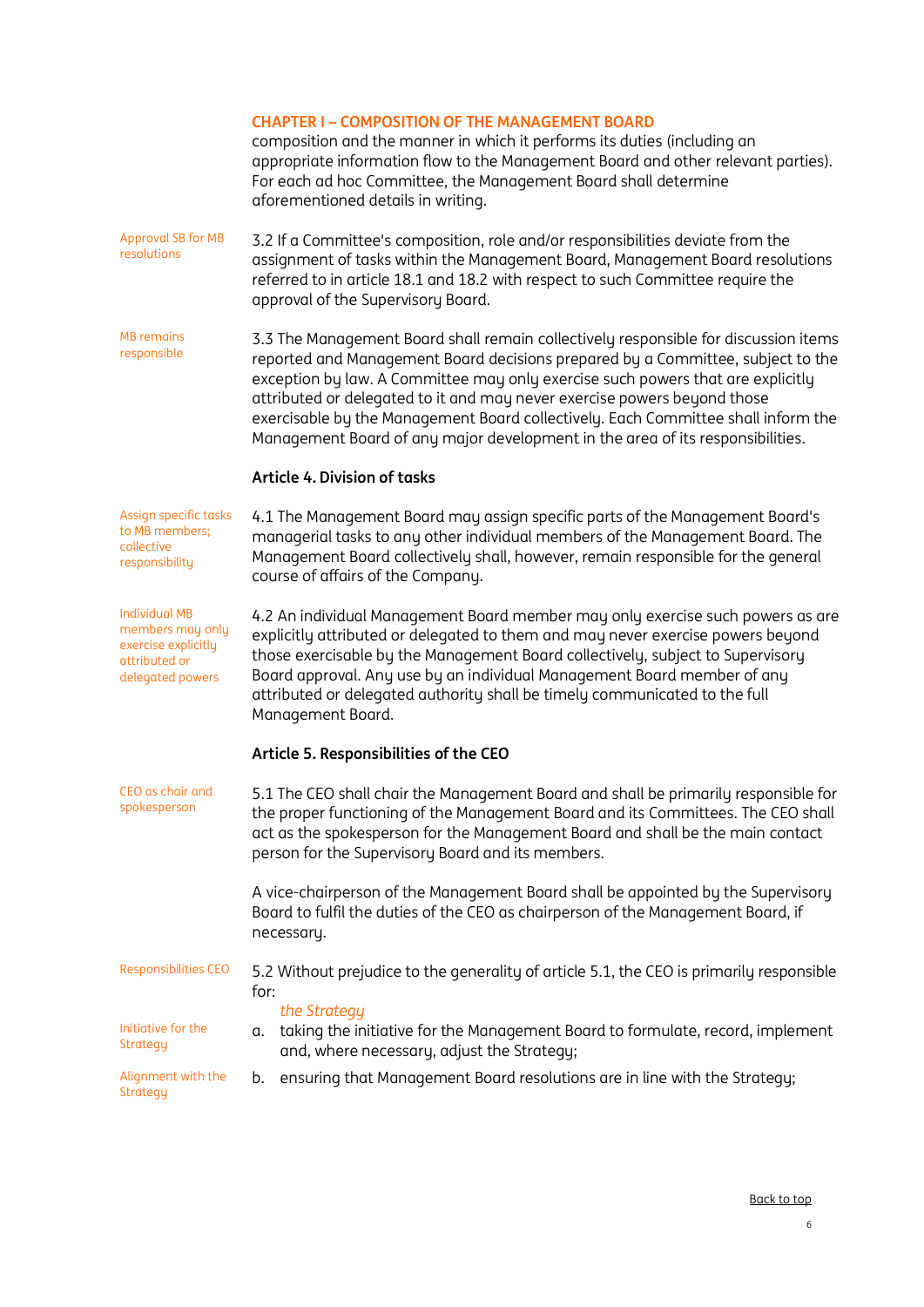#### **CHAPTER I – COMPOSITION OF THE MANAGEMENT BOARD**  *the functioning of the Management Board* Performance of MB c. ensuring the proper performance of Management Board duties and ensuring that the Management Board makes decisions in accordance with this Charter; Agenda MB meetings d. setting the agenda of Management Board meetings, while ensuring that sufficient priority is given to strategic matters; Decision-making process MB e. ensuring that the Management Board is provided with timely and appropriate information to make sound and well-informed decisions; Encourage open discussion f. ensuring that the Management Board challenges and critically reviews any propositions, encouraging and promoting open, constructive and critical discussion and ensuring that dissenting views can be expressed and discussed as part of the decision-making process; Implementation of MB resolutions g. supervising the implementation of passed resolutions and determining if further consultation with the Management Board regarding implementation is needed; Evaluation MB and its members h. evaluating and assessing the functioning and performance of the Management Board and its individual members regarding their respective tasks on a regular and ad hoc basis with the Management Board members; Education or training programme i. monitor the participation of the members of the Management Board in permanent education and training programmes; *interacting with the Supervisory Board* Submission of resolutions j. ensuring that passed resolutions, if necessary, are submitted to the Supervisory Board and/or to one or more of its Committees for information, discussion or approval; Submission of proposed SB agenda k. submitting a proposed agenda and preparing meetings of the Supervisory Board, in consultation with the Chairperson; Provision of information l. ensuring that the Supervisory Board is provided with all information necessary for the proper performance of its duties, among others by (i) regular meetings with the Chairperson, (ii) taking part in meetings with the Supervisory Board and/or with one or more of its Committees and (iii) overseeing communications between the Management Board and the Supervisory Board; Consultation with SB Committees and/or SB members m. designating Management Board members on behalf of the Management Board to consult with any Committees of the Supervisory Board and/or with particular members of the Supervisory Board; Communication with AC and SB re External Auditor n. ensuring the communication with the Audit Committee and the Supervisory Board concerning the External Auditor's qualifications, independence, remuneration, functioning, performance assessment and non-audit work for the Company; *CAS and the External Auditor* Assessment of CAS o. assessing the performance of tasks by CAS; and Implementation of Implementation of p. ensuring the appropriate implementation of recommendations made by CAS<br>recommendations and the External Auditors and the External Auditor. *AML* q. implementation of the Dutch Money Laundering and Terrorist Financing (Prevention) Act (Wet ter voorkoming van witwassen en financieren van terrorisme) and similar applicable laws and regulations. **Article 6. Responsibilities of the CFO** Responsibilities CFO The CFO is primarily responsible for: a. formulating and communicating the Company's financial strategy, including

<span id="page-6-0"></span>targets for liquidity management;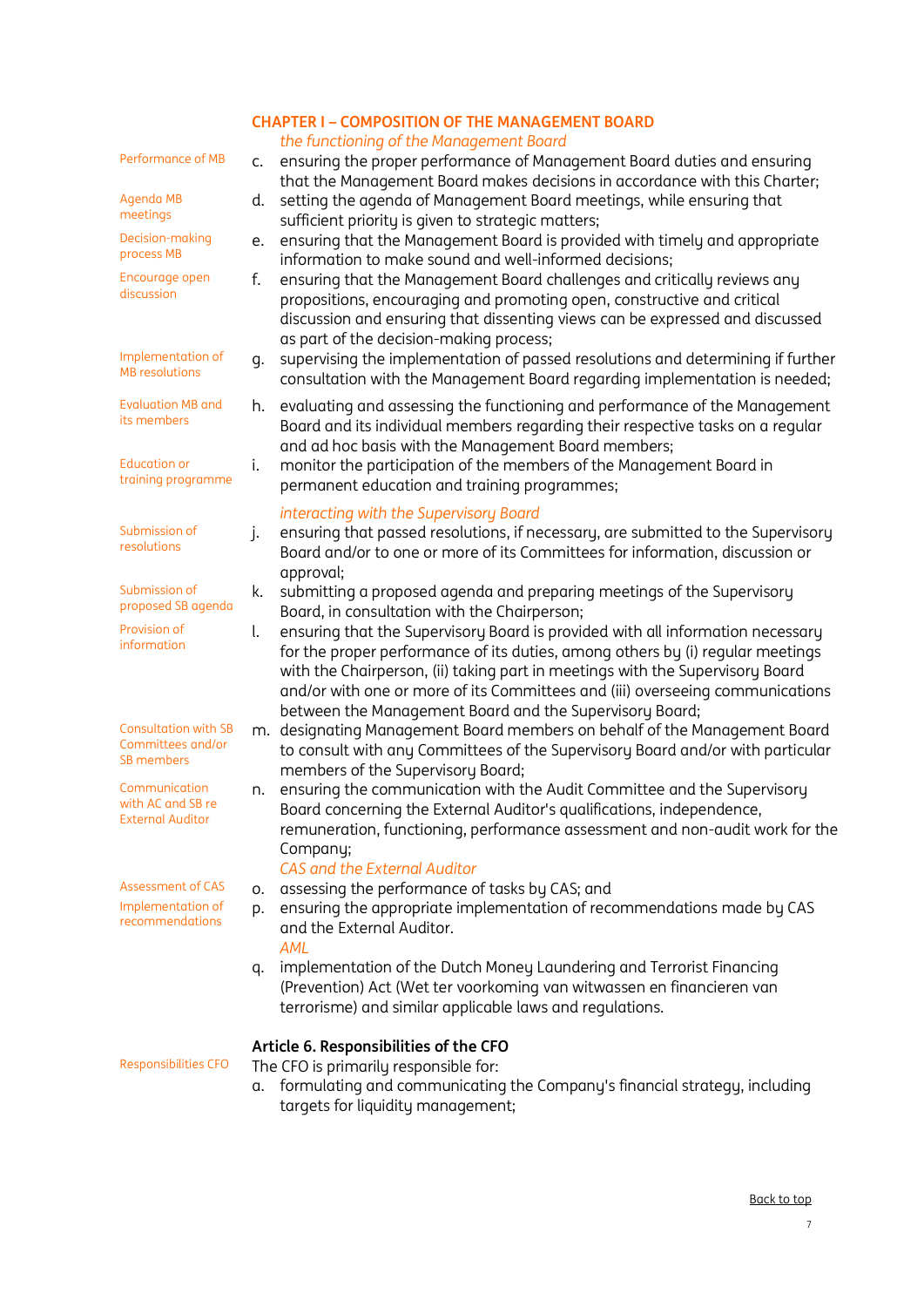<span id="page-7-1"></span><span id="page-7-0"></span>

|                                                                         | <b>CHAPTER I - COMPOSITION OF THE MANAGEMENT BOARD</b><br>the integrity of the Company's accounts, including the choice of accounting<br>b.<br>policies, the application of financial reporting-related laws and regulations and<br>the handling of estimates and forecasts;<br>reporting the Company's financial results and the design and effectiveness of<br>C.<br>the processes and internal control systems associated therewith;<br>financing the Company and finance-related strategies, including the amounts,<br>d.<br>types and distribution of both internal capital and regulatory capital to<br>adequately cover the risks of the Company; and<br>tax-related policies.<br>е.                                                                                                                                                                                                                                                                                                                                                                                                                                                                                                                                                                                                                                                                                                                                                                                                      |
|-------------------------------------------------------------------------|--------------------------------------------------------------------------------------------------------------------------------------------------------------------------------------------------------------------------------------------------------------------------------------------------------------------------------------------------------------------------------------------------------------------------------------------------------------------------------------------------------------------------------------------------------------------------------------------------------------------------------------------------------------------------------------------------------------------------------------------------------------------------------------------------------------------------------------------------------------------------------------------------------------------------------------------------------------------------------------------------------------------------------------------------------------------------------------------------------------------------------------------------------------------------------------------------------------------------------------------------------------------------------------------------------------------------------------------------------------------------------------------------------------------------------------------------------------------------------------------------|
| Communication<br>with AC and SB                                         | The CFO ensures the communication with the Audit Committee and the Supervisory<br>Board on the aforementioned subjects and shall, when requested, take part in<br>meetings of the Supervisory Board and/or the Committees of the Supervisory Board<br>to discuss these subjects.                                                                                                                                                                                                                                                                                                                                                                                                                                                                                                                                                                                                                                                                                                                                                                                                                                                                                                                                                                                                                                                                                                                                                                                                                 |
|                                                                         | Article 7. Responsibilities of the CRO                                                                                                                                                                                                                                                                                                                                                                                                                                                                                                                                                                                                                                                                                                                                                                                                                                                                                                                                                                                                                                                                                                                                                                                                                                                                                                                                                                                                                                                           |
| Responsibilities CRO                                                    | The CRO is primarily responsible for:                                                                                                                                                                                                                                                                                                                                                                                                                                                                                                                                                                                                                                                                                                                                                                                                                                                                                                                                                                                                                                                                                                                                                                                                                                                                                                                                                                                                                                                            |
| Communication<br>with RiCo and SB                                       | the global risk management and compliance strategy;<br>α.<br>supporting the board in its engagement with and oversight of the development<br>b.<br>of the risk appetite and risk appetite statements and for translating the risk<br>appetite into a risk limits structure. The CRO, together with the Management<br>Board, should be actively engaged in monitoring performance relative to risk-<br>taking and risk limit adherence;<br>setting up the risk management framework and overseeing the development<br>C.<br>and implementation of risk and compliance policies, processes, regulatory and<br>managerial risk and compliance models, compatible methodologies including<br>both forward-looking and backward-looking tools, ongoing strengthening of risk<br>management/people capabilities and reports, as necessary to ensure the<br>effectiveness of robust internal control and risk systems to fully support its<br>strategic objectives and all of its risk-taking activities;<br>regularly providing comprehensive information on risks to the<br>e.<br>Management Board, the Risk Committee and other relevant functions and<br>f.<br>advising about the current risk profile, current state of the risk culture,<br>utilisation against the established risk appetite, and limits, limit breaches and<br>mitigation plans.<br>The CRO shall not bear any individual commercial responsibilities for commercial<br>task areas and operates independently from those areas. |
|                                                                         | Article 8. Responsibilities of the Company Secretary                                                                                                                                                                                                                                                                                                                                                                                                                                                                                                                                                                                                                                                                                                                                                                                                                                                                                                                                                                                                                                                                                                                                                                                                                                                                                                                                                                                                                                             |
| <b>Assists MB and SB</b>                                                | 8.1 The Company Secretary shall assist the Management Board as provided for in<br>this Charter and shall also assist the Supervisory Board as provided for in the<br>Supervisory Board Charter. All Management Board members shall have access to the<br>advice and services of the Company Secretary.                                                                                                                                                                                                                                                                                                                                                                                                                                                                                                                                                                                                                                                                                                                                                                                                                                                                                                                                                                                                                                                                                                                                                                                           |
| Assists CEO in<br>organisation of MB<br>and information<br>provisioning | 8.2 The Company Secretary shall assist the CEO in the organisation of the affairs of<br>the Management Board (preparing the meeting agendas, preparing meetings,<br>recording minutes and conflicts of interest, preparing evaluations, education<br>programmes, etc.) and shall facilitate the provision of information of the<br>Management Board.                                                                                                                                                                                                                                                                                                                                                                                                                                                                                                                                                                                                                                                                                                                                                                                                                                                                                                                                                                                                                                                                                                                                             |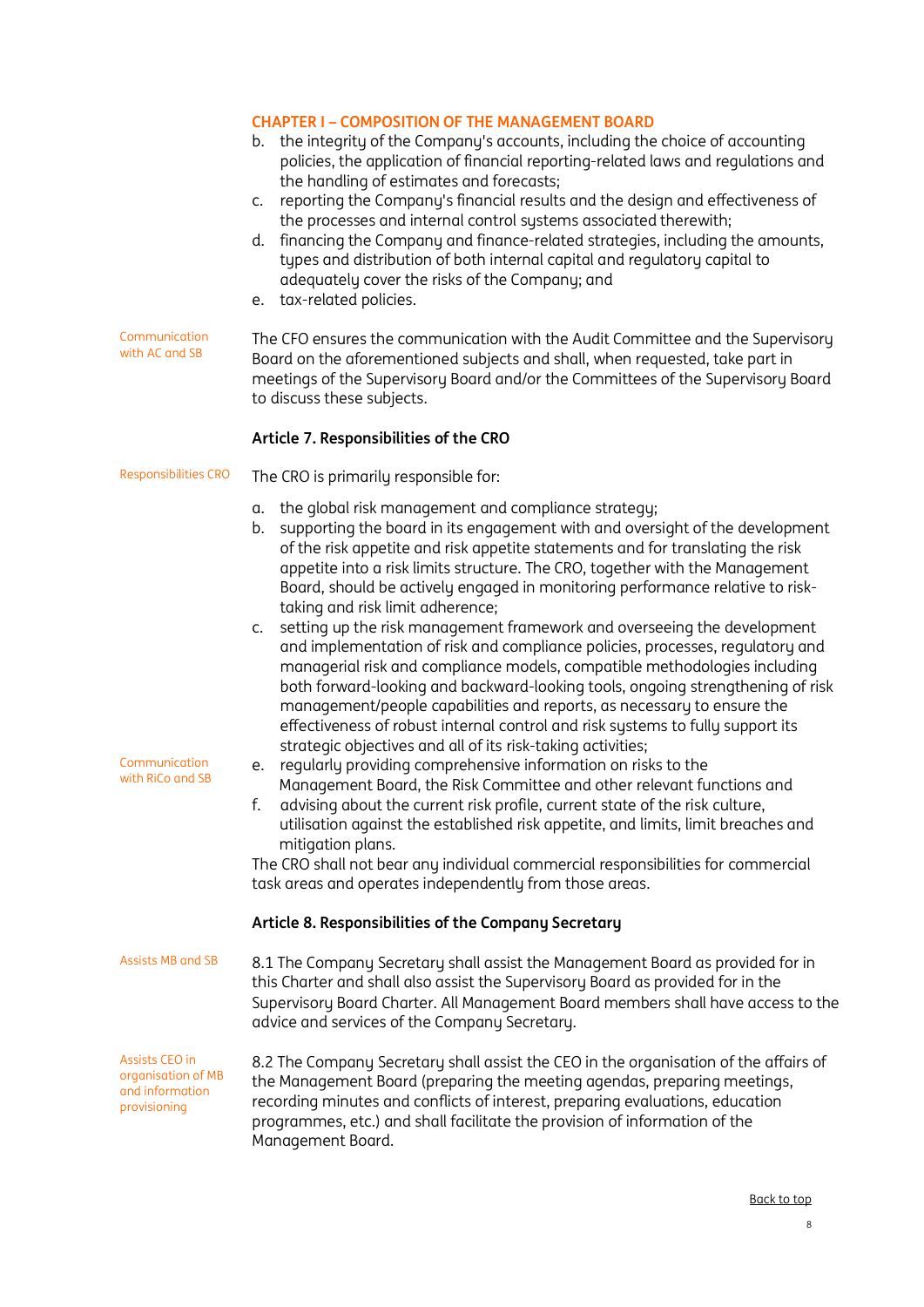<span id="page-8-1"></span><span id="page-8-0"></span>

| <b>Ensures correct</b><br>procedures                          | <b>CHAPTER I - COMPOSITION OF THE MANAGEMENT BOARD</b><br>8.3 The Company Secretary ensures that correct procedures are followed according<br>to this Charter and that the Management Board acts in accordance with applicable<br>laws and requlations and its obligations under the Articles of Association and this<br>Charter.                                                                                                                                                           |
|---------------------------------------------------------------|---------------------------------------------------------------------------------------------------------------------------------------------------------------------------------------------------------------------------------------------------------------------------------------------------------------------------------------------------------------------------------------------------------------------------------------------------------------------------------------------|
| Delegation of duties                                          | 8.4 The duties of the Company Secretary under this Charter, or part thereof, may be<br>delegated to one or more other people.                                                                                                                                                                                                                                                                                                                                                               |
| Report divergence of<br>interests SB and MB<br>to Chairperson | 8.5 In case the Company Secretary notes that the interests of the Management<br>Board and the Supervisory Board diverge, as a result of which it is unclear which<br>interests the Company Secretary should represent, the Company Secretary should<br>report this to the Chairperson.                                                                                                                                                                                                      |
|                                                               | <b>CHAPTER II - DUTIES AND RESPONSIBILITIES OF THE MANAGEMENT BOARD</b>                                                                                                                                                                                                                                                                                                                                                                                                                     |
|                                                               | Article 9. General duties and responsibilities                                                                                                                                                                                                                                                                                                                                                                                                                                              |
| Management of the<br>Company                                  | 9.1 The Management Board is entrusted with the management of the Company,<br>which responsibility is vested collectively in the Management Board.                                                                                                                                                                                                                                                                                                                                           |
| Accountability of MB<br>to SB and GM                          | The Management Board shall perform its activities under the supervision of the<br>Supervisory Board and is accountable for the performance of its duties to the<br>Supervisory Board and the General Meeting.                                                                                                                                                                                                                                                                               |
| <b>Engage in business</b><br>Guided by interest<br>Company    | 9.2 In performing its duties, the Management Board shall:<br>actively engage in the business of the Company;<br>α.<br>be responsible for the continuity, and be guided by the interest of the Company<br>b.<br>and the business connected with it, thereby carefully considering and balancing<br>the interests of all stakeholders of the Company and in this consideration give<br>paramount importance to the client's interest, as set out in the Dutch Banker's<br>Oath <sup>1</sup> ; |
| Fostering long-term<br>value creation                         | foster a culture focused on long-term value creation, financial, non-financial and<br>c.<br>compliance risk awareness, compliance with the Company's risk appetite,<br>responsible and ethical behaviour and stimulate openness and accountability<br>within the Company and its Subsidiaries;                                                                                                                                                                                              |
| <b>Ensure effective</b><br>functioning                        | ensure and monitor the continuous effectiveness of risk mitigation in all<br>d.<br>business lines and internal units; and<br>constructively challenge and critically review propositions, explanations and<br>е.<br>information received when exercising its judgement and taking decisions.                                                                                                                                                                                                |
| Represent the<br>Company                                      | 9.3 The Management Board (WITH REGARD TO ING BANK N.V., either by reference to<br>policies established by ING Groep N.V. or otherwise) shall represent the Company,<br>sign documents in its name and establish, observe, ensure compliance with and<br>enforce internal rules regarding:<br>the decision structure of the Company and its Subsidiaries; and<br>α.<br>the representation of the Company and its Subsidiaries and the signing of<br>b.<br>documents in their name.           |

<span id="page-8-2"></span> $<sup>1</sup>$  Regeling eed of belofte financiële sector 2015.</sup>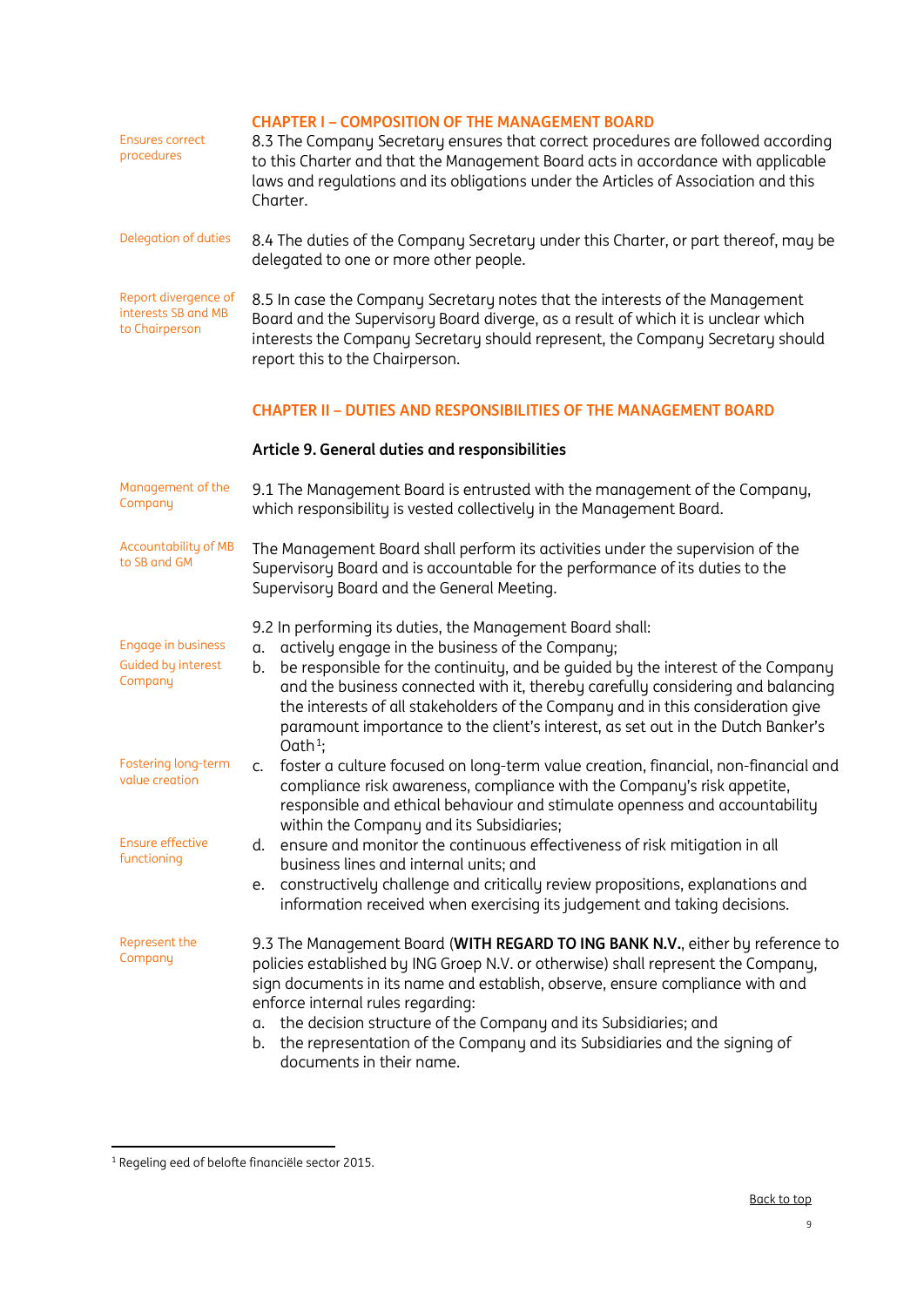<span id="page-9-2"></span><span id="page-9-1"></span><span id="page-9-0"></span>

| Approval of<br>proposals   | <b>CHAPTER II - DUTIES AND RESPONSIBILITIES OF THE MANAGEMENT BOARD</b><br>Each Management Board member is responsible for the approval of the proposals<br>which are, in accordance with the Company's decision structure, designated to<br>them. |                                                                                                                                                                                                                                                                                                                                                                                                                                                                                                                                                                                                                                                                                                                                                                                                                                                                                                                             |
|----------------------------|----------------------------------------------------------------------------------------------------------------------------------------------------------------------------------------------------------------------------------------------------|-----------------------------------------------------------------------------------------------------------------------------------------------------------------------------------------------------------------------------------------------------------------------------------------------------------------------------------------------------------------------------------------------------------------------------------------------------------------------------------------------------------------------------------------------------------------------------------------------------------------------------------------------------------------------------------------------------------------------------------------------------------------------------------------------------------------------------------------------------------------------------------------------------------------------------|
|                            |                                                                                                                                                                                                                                                    | Article 10. Specific duties and responsibilities                                                                                                                                                                                                                                                                                                                                                                                                                                                                                                                                                                                                                                                                                                                                                                                                                                                                            |
| <b>Responsibilities MB</b> | Without prejudice to the generality of article 9, the Management Board is in any<br>event responsible for:                                                                                                                                         |                                                                                                                                                                                                                                                                                                                                                                                                                                                                                                                                                                                                                                                                                                                                                                                                                                                                                                                             |
| Strategy                   | α.<br>(i)<br>(ii)<br>(iii)<br>(iv)<br>(v)<br>(vi)<br>(vii)                                                                                                                                                                                         | the Company's Strategy, including:<br>long-term value creation and its implementation;<br>the values and behaviours;<br>the Key Policies;<br>the financial, non-financial and compliance risks associated with its<br>business activities;<br>the subsequent delivery of the results;<br>the financing and long-term funding of the Company; and<br>monitoring, periodically reviewing and addressing any material<br>weaknesses identified regarding the implementation of key processes,<br>strategies and policies;                                                                                                                                                                                                                                                                                                                                                                                                      |
|                            | b.                                                                                                                                                                                                                                                 | formulating, recording, implementing and, where necessary, adjusting the<br>Strategy at the initiative of the CEO, and WITH REGARD TO ING BANK N.V.,<br>within the framework determined by ING Groep N.V.;                                                                                                                                                                                                                                                                                                                                                                                                                                                                                                                                                                                                                                                                                                                  |
| <b>Risk</b>                | C.<br>(i)<br>(ii)                                                                                                                                                                                                                                  | setting, approving and overseeing the implementation of the overall risk<br>strategy with respect to all types of financial, non-financial and<br>compliance risk, risk appetite, risk management and risk culture;<br>ensuring that risk management is arranged adequately so that:<br>the Management Board shall be aware in good time of any<br>(a)<br>material <sup>2</sup> financial, non-financial and compliance risk the Company<br>is or might be exposed to, including those risks posed by the<br>macroeconomic environment in which the Company operates in<br>relation to the status of the business cycle; and                                                                                                                                                                                                                                                                                                |
| <b>Financial reporting</b> | (iii)<br>(iv)<br>d.<br>е.<br>(i)<br>(ii)                                                                                                                                                                                                           | these risks can be managed properly;<br>(b)<br>the design, implementation, operation, maintenance and effectiveness of<br>the internal risk management and control systems which are suitable for<br>the Company (also including the resourcing of the risk management<br>function); and<br>discuss the effectiveness of the internal risk management and control<br>systems with the Risk Committee.<br>the financial reporting process;<br>establishing, maintaining and evaluating disclosure controls and procedures as<br>well as internal controls and procedures for financial reporting that ensure with<br>reasonable assurance:<br>that the assets of the Company have been safeguarded against<br>unauthorised use;<br>that the financial information from business divisions and Subsidiaries is<br>reported directly to the Management Board and that the integrity of that<br>information is not compromised; |

<span id="page-9-4"></span><span id="page-9-3"></span> $^2$  In the context of materiality of risks, this relates to the risk appetite framework and risk appetite statements per material risk type in accordance with CRD IV and similar requirements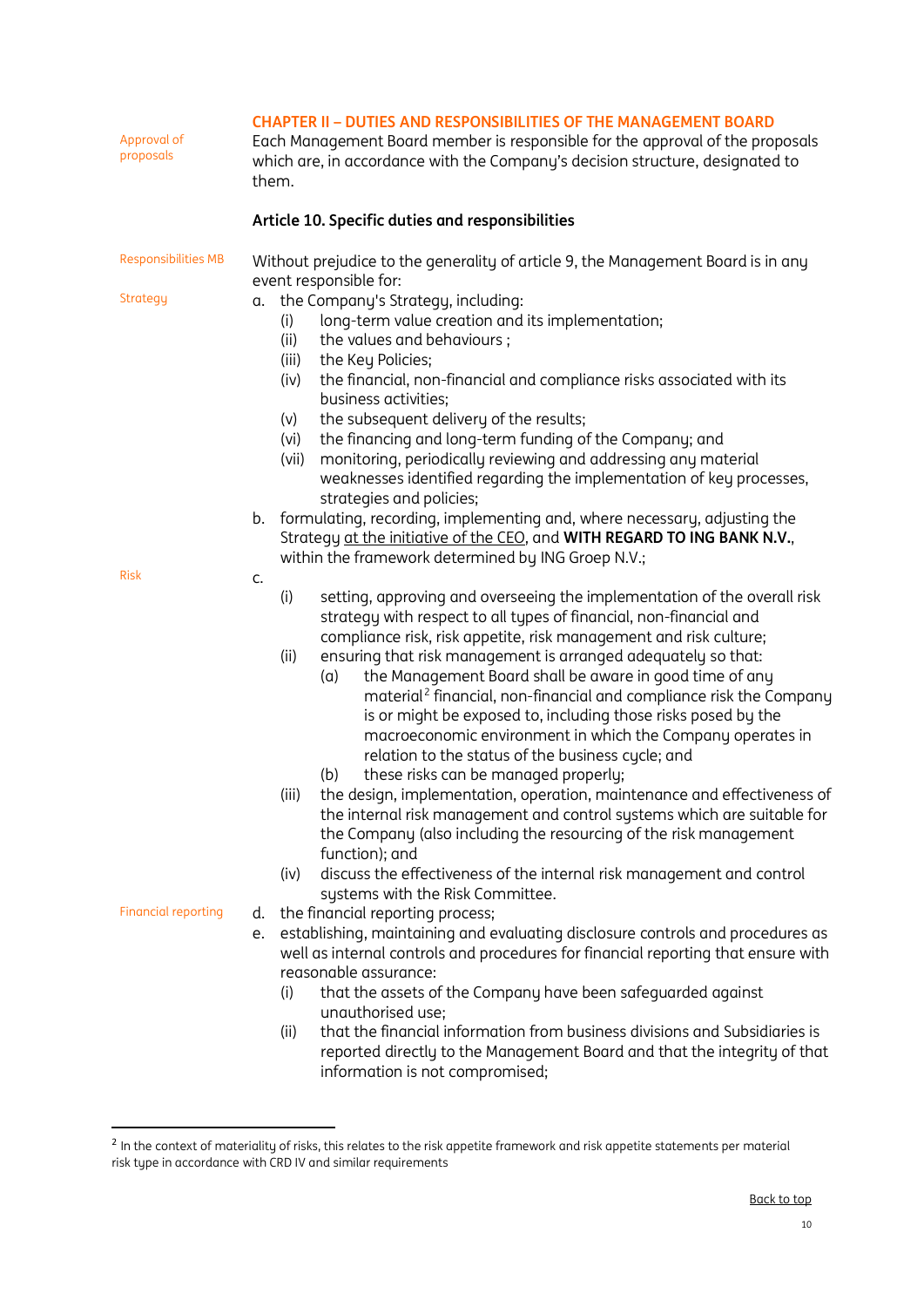<span id="page-10-1"></span><span id="page-10-0"></span>

|                                                                           |          | <b>CHAPTER II - DUTIES AND RESPONSIBILITIES OF THE MANAGEMENT BOARD</b><br>that the financial administration of the Company is sound, reliable and<br>(iii)<br>fairly represents the condition of the Company;<br>that all material <sup>3</sup> financial information is known to the Management<br>(iv)<br>Board;<br>that financial disclosures are made in a complete, accurate, reliable,<br>(v)<br>correct and timely manner in accordance with generally accepted<br>accounting principles; and<br>that information required to be disclosed by the Company in the reports<br>(vi)<br>that it files or submits to regulatory authorities is recorded, processed,<br>summarised and reported within the required time periods;                                                                                  |
|---------------------------------------------------------------------------|----------|----------------------------------------------------------------------------------------------------------------------------------------------------------------------------------------------------------------------------------------------------------------------------------------------------------------------------------------------------------------------------------------------------------------------------------------------------------------------------------------------------------------------------------------------------------------------------------------------------------------------------------------------------------------------------------------------------------------------------------------------------------------------------------------------------------------------|
| Compliance                                                                | f.       | ensuring:<br>(i) that the Company has a Code of Conduct and complies therewith, which<br>shall be posted on the corporate website of ING Groep N.V.; and<br>(ii) compliance with all laws and regulations applicable to the Company and its<br>Subsidiaries:                                                                                                                                                                                                                                                                                                                                                                                                                                                                                                                                                         |
| Corporate structure                                                       | g.       | determining the Company's corporate structure from a legal, governance and<br>organisational perspective, ensuring effective and prudent management of the<br>Company. This includes its policy regarding segregation of duties and regarding<br>prevention of conflicts of interest, insofar not included in article 10 items c, e<br>and/or f. WITH REGARD TO ING GROEP N.V., the Management Board shall<br>determine the corporate governance structure together with the Supervisory<br>Board for which each material change to the Company's corporate governance<br>structure will be submitted to the General Meeting for discussion, and to the<br>extent required, for approval, thereby ensuring compliance with the Dutch<br>Corporate Governance Code and other foreign applicable laws and regulations; |
| <b>Training and</b><br>education needs MB                                 | h.       | annually identifying the training and education needs for the Management<br>Board;                                                                                                                                                                                                                                                                                                                                                                                                                                                                                                                                                                                                                                                                                                                                   |
| <b>ING Remuneration</b><br>Regulations<br>Framework                       | i.       | adopting and/or endorsing the ING Remuneration Regulations Framework; in<br>accordance therewith, the Management Board shall be responsible for the<br>application of the ING Remuneration Regulations Framework to the<br>remuneration of Identified Staff and other employees of the Company and its<br>Subsidiaries.                                                                                                                                                                                                                                                                                                                                                                                                                                                                                              |
| Central and<br><b>European Works</b><br>Council                           | j.       | interacting with the Central Works Council (as set out in the Covenant between<br>the Central Works Council and the Management Board) and the European Works<br>Council in accordance with any arrangements agreed with them from time to<br>time;                                                                                                                                                                                                                                                                                                                                                                                                                                                                                                                                                                   |
| <b>Company Secretary</b><br><b>Suitability Policy</b><br>Framework        | k.<br>l. | the appointment and dismissal of the Company Secretary;<br>maintaining and, where appropriate, amending the Suitability Policy Framework;                                                                                                                                                                                                                                                                                                                                                                                                                                                                                                                                                                                                                                                                            |
| Procedures for<br>reporting<br>misconduct or<br>irregularities            |          | m. establishing procedures for reporting actual or suspected misconduct or<br>irreqularities within the Company and take appropriate follow-up actions; and                                                                                                                                                                                                                                                                                                                                                                                                                                                                                                                                                                                                                                                          |
| Procedures for<br>complaints re<br>(internal)<br>accounting<br>(controls) | n.       | establishing procedures for the receipt, recording and handling of complaints<br>regarding accounting, internal accounting controls or auditing matters or the<br>violation of internal or external requlations.                                                                                                                                                                                                                                                                                                                                                                                                                                                                                                                                                                                                     |

## <span id="page-10-8"></span><span id="page-10-7"></span><span id="page-10-6"></span><span id="page-10-5"></span><span id="page-10-4"></span><span id="page-10-3"></span><span id="page-10-2"></span>**Article 11. Duties and responsibilities regarding CAS and the External Auditor**

<span id="page-10-9"></span><sup>&</sup>lt;sup>3</sup> In the context of materiality of financial information, this is in accordance with IFRS requirements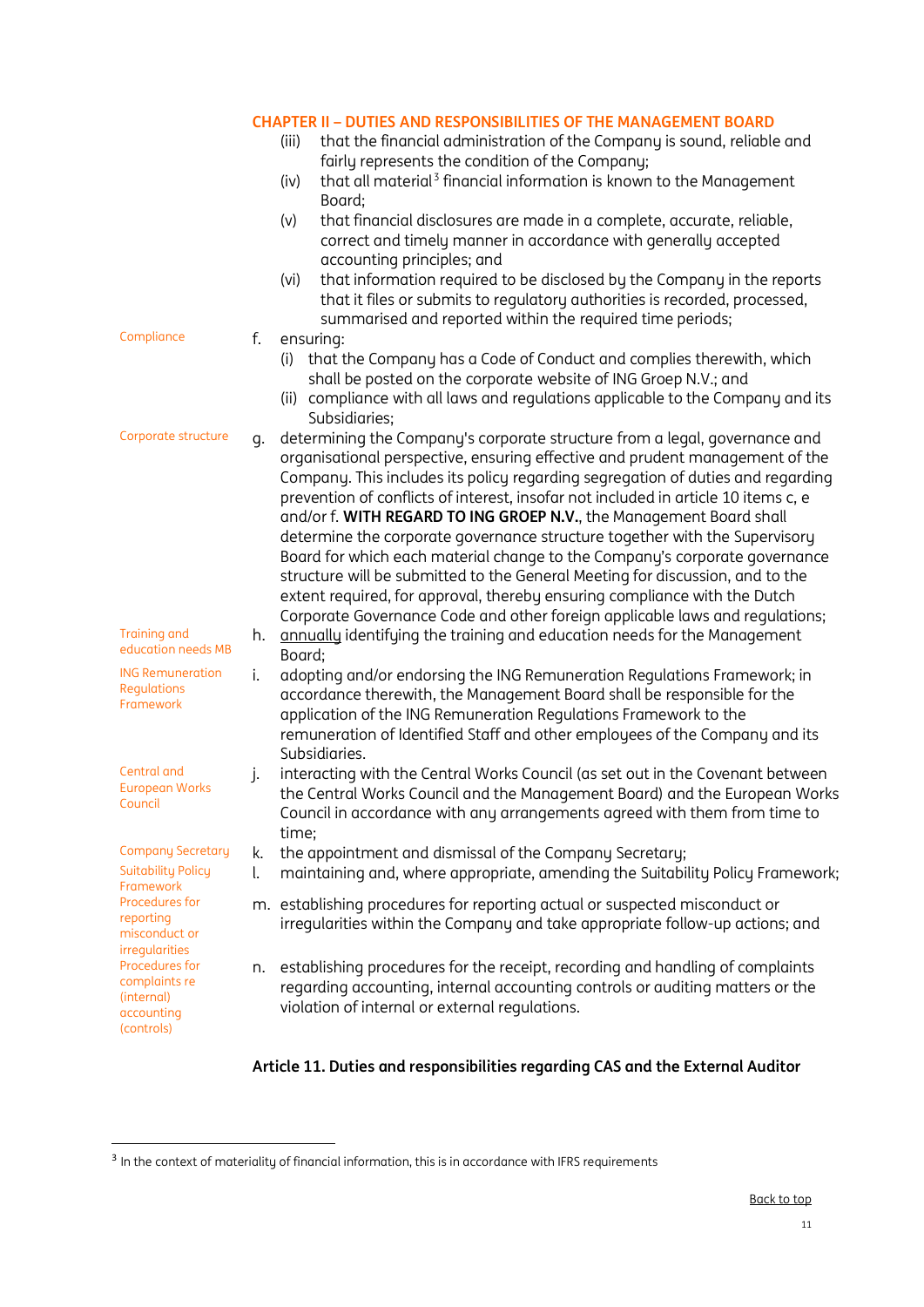#### **CHAPTER II – DUTIES AND RESPONSIBILITIES OF THE MANAGEMENT BOARD**

Information to CAS

Information to CAS 11.1.a The Management Board shall ensure that CAS and the External Auditor timely<br>and External Auditor time is a stress of the Company of the Line of the continuum of the concerners of the concerners receive all information that is necessary for the performance of their work and are given the opportunity to respond to the information that has been provided.

11.1.b The Management Board shall ensure the appropriate implementation of

Implementation of recommendations of CAS and External Auditor

CAS

11.2 The Management Board shall:

a. maintain regular contact with CAS;

recommendations of CAS or the External Auditor.

- b. decide on (i) the appointment, (ii) the remuneration and (iii) the dismissal of the General Manager CAS, subject to approval of the Supervisory Board; and
- c. at least annually (i) assess the performance of CAS, based on the opinion of the Audit Committee, (ii) evaluate the CAS audit plan (including sufficient resources and skills to execute the plan) and the CAS audit charter and (iii) approve the CAS audit plan.

11.3 The Management Board shall:

- External Auditor a. maintain regular contact with the External Auditor;
	- b. make recommendations to the Audit Committee and the Supervisory Board and facilitate their actions regarding (i) the appointment, (ii) the remuneration and terms of engagement to audit the financial statements and (iii) if necessary, the dismissal of the External Auditor;
	- c. at least annually assess the performance of the External Auditor and the scope of the audit(s) to be performed;
	- d. discuss the draft audit plan with the External Auditor, before presenting it to the Audit Committee; and
	- e. **WITH REGARD TO ING GROEP N.V.**, provide for appropriate funding, as determined by the Supervisory Board acting through the Audit Committee, for payment of compensation to the External Auditor for the purpose of rendering or issuing an audit report and to any advisors employed by the Audit Committee.

#### <span id="page-11-0"></span>**Article 12. Material Transactions**

**Material Transactions** 

**WITH REGARD TO ING GROEP N.V.**, the Executive Board shall assess whether a potential Material Transaction of the Company or a Subsidiary is intended to be concluded (i) in the ordinary course of ING business and (ii) under normal market conditions. Such assessment will be based on the pre-assessment of the respective business line CFO/Group Controller in accordance with the Company's regulations.

#### <span id="page-11-1"></span>**Article 13. Financial Reports, external disclosures, communications and press releases**

- 13.1 The Management Board shall prepare and disclose:
- Financial Reports a. the Periodic Financial Reports, including:
	- (i) the Annual Financial Report: within four months following the end of the relevant financial year; and
	- (ii) the Semi-Annual Financial Report: within three months following the end of the first six months of the relevant financial year;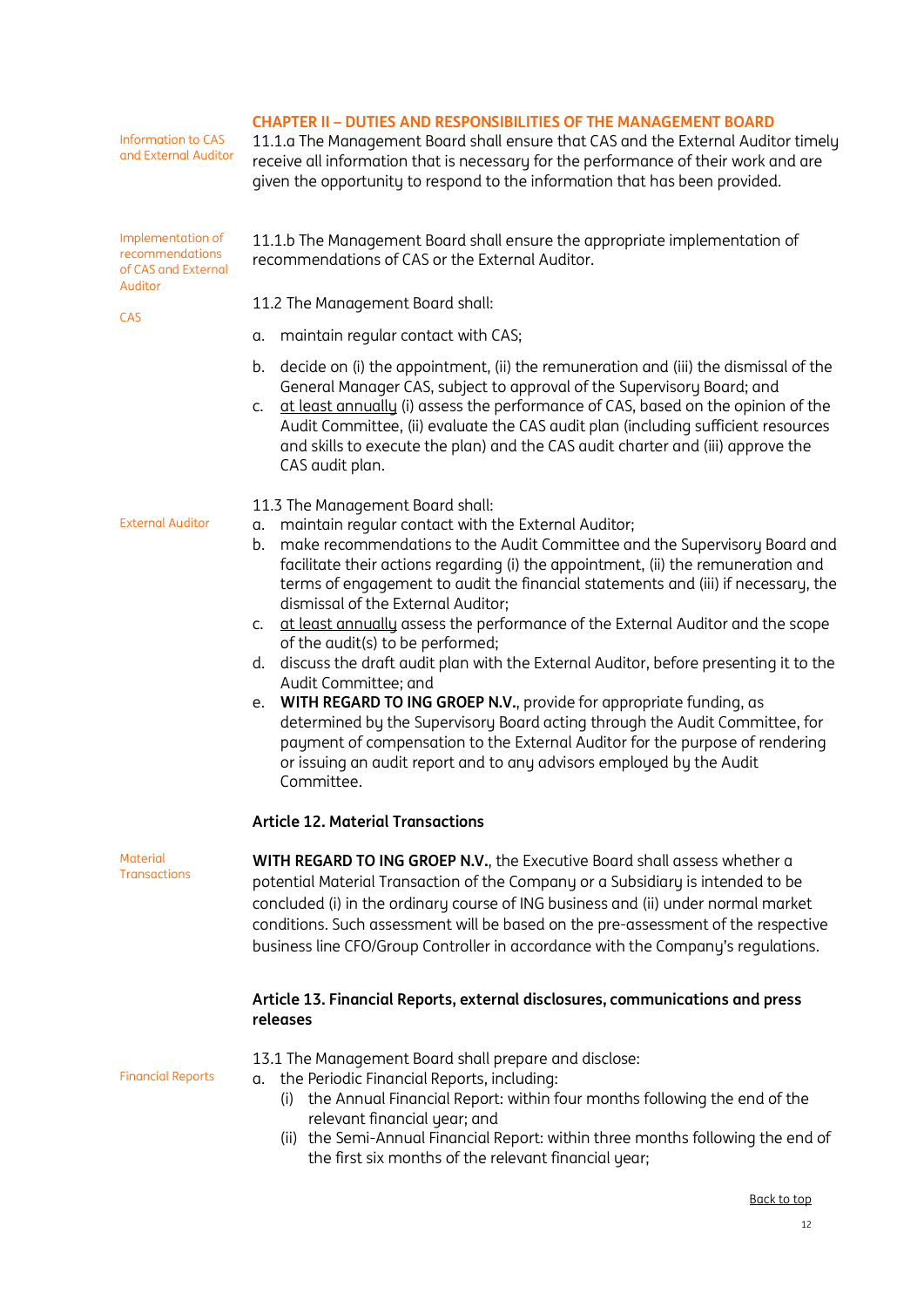#### **CHAPTER II – DUTIES AND RESPONSIBILITIES OF THE MANAGEMENT BOARD**

Information to parties in the financial markets

Ad hoc financial information

Disclosure and communication process

b. other information about matters that entail inside information on the Company or its securities, simultaneously, timely and equally to the relevant parties in the financial markets,

**WITH REGARD TO ING GROEP N.V.**, such information shall in any event include the Executive Board's position and the reasons for this position, as approved by the Supervisory Board, on (i) a serious private bid for a business unit or (ii) a participating interest of the Company, if the value of the assets involved exceeds the one-third of the amount of assets according to the Company's last adopted consolidated balance sheet with explanatory notes, provided that such bid becomes public;

**WITH REGARD TO ING GROEP N.V.**, including shareholders and **WITH REGARD TO ING BANK N.V.**, in accordance with policies established by ING Groep N.V.; and

c. any material ad hoc financial information.

13.2 The Management Board shall (i) oversee the process of disclosure to and communications with external stakeholders and competent authorities and (ii) maintain contacts with the press, analysts and institutional and other investors. This includes the establishment and enforcement of general policies with respect thereto.

**WITH REGARD TO ING GROEP N.V.**, the Executive Board shall observe that such contacts shall be carefully handled and structured and that the independence of analysts in relation to the Company and vice versa is not being compromised, so that:

- analysts' meetings, presentations to institutional or other investors and direct discussions with those investors do not take place shortly before the publication of the Company's Periodic Financial Reports;
- press conferences and meetings with and presentations to analysts and to institutional and other investors are announced in advance;
- provision is made for all shareholders of the Company to follow these meetings and presentations in real time and that such presentations shall be made available at www.ING.com;
- analysts' reports and valuations with respect to shares issued by the Company and securities derived thereof are not assessed, commented upon or corrected other than factually by the Company in advance; and
- the Company does not pay any fee to any party for the carrying out of research for analysts' reports or for the production or publication of analysts' reports on the Company, with the exception of credit-rating agencies.

Press releases 13.3 WITH REGARD TO ING GROEP N.V., the Executive Board will ensure that a press release is issued in any case when the following occurs:

- a. the early retirement of an Executive Board member as described in article 2.3, mentioning the reasons for departure;
- b. the early termination of the relationship with the External Auditor, explaining the reasons for the early termination;
- c. the early retirement of a Supervisory Board member of ING Groep N.V. as described in article 2.5 of the Supervisory Board Charter, mentioning the reasons for departure; and
- d. a situation as described in article 13.1 item b.

#### <span id="page-12-0"></span>**Article 14. Relationship with shareholders, General Meeting**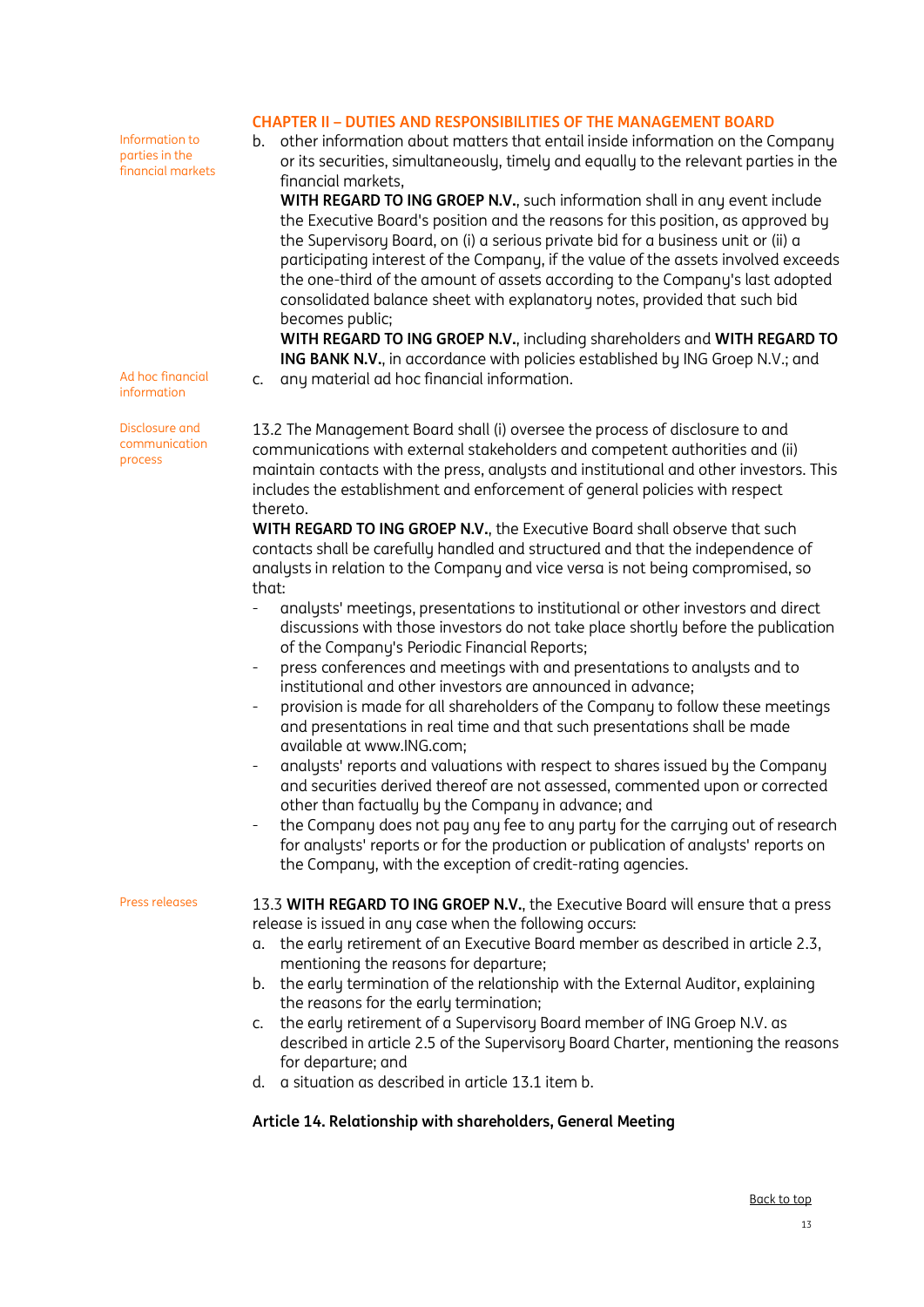<span id="page-13-0"></span>

| Relationship with<br>shareholders<br>Statutory reflection<br>time<br><b>Preparation General</b><br>Meeting | <b>CHAPTER II - DUTIES AND RESPONSIBILITIES OF THE MANAGEMENT BOARD</b><br>14.1 WITH REGARD TO ING GROEP N.V., the Executive Board shall be responsible for:<br>the relationship between the Company and its shareholders and holders of<br>α.<br>American depositary receipts;<br>b. invoking a maximum 250-day statutory reflection time <sup>4</sup> , subject to approval of<br>the Supervisory Board;<br>c. the application and use of a maximum 180-day response period <sup>5</sup> ; and<br>d. the handling of public bids for the shares issued by the Company.<br>14.2 WITH REGARD TO ING GROEP N.V., the Executive Board shall prepare the<br>General Meeting, including the agenda, observing that:<br>the explanatory notes to the agenda of the General Meeting shall state the<br>α.<br>material facts and relevant circumstances with respect to any approval,<br>delegation of powers or authorisation required pursuant to the law or the<br>Articles of Association; and<br>b. the General Meeting shall be adequately provided with relevant information as<br>requested, unless this would be contrary to an overriding interest of the<br>Company. If the Executive Board invokes an overriding interest, it must give<br>reasons. |  |
|------------------------------------------------------------------------------------------------------------|----------------------------------------------------------------------------------------------------------------------------------------------------------------------------------------------------------------------------------------------------------------------------------------------------------------------------------------------------------------------------------------------------------------------------------------------------------------------------------------------------------------------------------------------------------------------------------------------------------------------------------------------------------------------------------------------------------------------------------------------------------------------------------------------------------------------------------------------------------------------------------------------------------------------------------------------------------------------------------------------------------------------------------------------------------------------------------------------------------------------------------------------------------------------------------------------------------------------------------------------------------|--|
| Matters to be<br>approved by SB                                                                            | Article 15. Relationship with the Supervisory Board<br>15.1 The Management Board shall submit for approval to the Supervisory Board all<br>matters, resolutions and proposed resolutions as set out in Annex 2a.                                                                                                                                                                                                                                                                                                                                                                                                                                                                                                                                                                                                                                                                                                                                                                                                                                                                                                                                                                                                                                         |  |
| Matters to be<br>discussed with the<br><b>SB</b>                                                           | 15.2 The Management Board shall in any event discuss the matters referred to in<br>Annex 2b with the Supervisory Board. In addition to the matters which require the<br>approval of the Supervisory Board pursuant to the law, its Articles of Association or<br>this Charter.                                                                                                                                                                                                                                                                                                                                                                                                                                                                                                                                                                                                                                                                                                                                                                                                                                                                                                                                                                           |  |
| Information to be<br>provided to the SB                                                                    | 15.3 The Management Board shall, on its own initiative and in a timely and sound<br>manner, provide the Supervisory Board with all information it needs to carry out its<br>duties properly. This shall include written information on the matters referred to in<br>Annex 2c. Where appropriate, the Management Board shall do so through one or<br>more of the Committees of the Supervisory Board.                                                                                                                                                                                                                                                                                                                                                                                                                                                                                                                                                                                                                                                                                                                                                                                                                                                    |  |
|                                                                                                            | <b>CHAPTER III - MEETINGS, ATTENDANCE AND DECISION-MAKING</b>                                                                                                                                                                                                                                                                                                                                                                                                                                                                                                                                                                                                                                                                                                                                                                                                                                                                                                                                                                                                                                                                                                                                                                                            |  |
|                                                                                                            | Article 16. Meetings                                                                                                                                                                                                                                                                                                                                                                                                                                                                                                                                                                                                                                                                                                                                                                                                                                                                                                                                                                                                                                                                                                                                                                                                                                     |  |
| Meetings MB in<br>principle once a<br>week                                                                 | 16.1 The Management Board shall in principle meet once a week, or more often as<br>deemed necessary or desirable for a proper functioning of the Management Board<br>by any one or more Management Board members, but at least once a month.<br>Meetings shall be scheduled annually in advance as much as possible.                                                                                                                                                                                                                                                                                                                                                                                                                                                                                                                                                                                                                                                                                                                                                                                                                                                                                                                                     |  |
| <b>Calling MB meetings</b>                                                                                 | 16.2 Meetings of the Management Board shall in principle be called by the Company<br>Secretary in consultation with and on behalf of the CEO.                                                                                                                                                                                                                                                                                                                                                                                                                                                                                                                                                                                                                                                                                                                                                                                                                                                                                                                                                                                                                                                                                                            |  |
| Combined meetings                                                                                          | 16.3 Management Board meetings may be combined with meetings of other<br>corporate bodies of the Company or its Subsidiaries, in compliance with the<br>provisions of this Charter concerning meetings and resolutions of the Management<br>Board, and provided that no Management Board member raises objections.                                                                                                                                                                                                                                                                                                                                                                                                                                                                                                                                                                                                                                                                                                                                                                                                                                                                                                                                       |  |

<span id="page-13-4"></span><span id="page-13-3"></span><span id="page-13-2"></span><span id="page-13-1"></span><sup>4</sup> As referred to in section 2:114b of the Dutch Civil Code

<sup>&</sup>lt;sup>5</sup> As referred to in best practice provision 4.1.7 of the Dutch Corporate Governance Code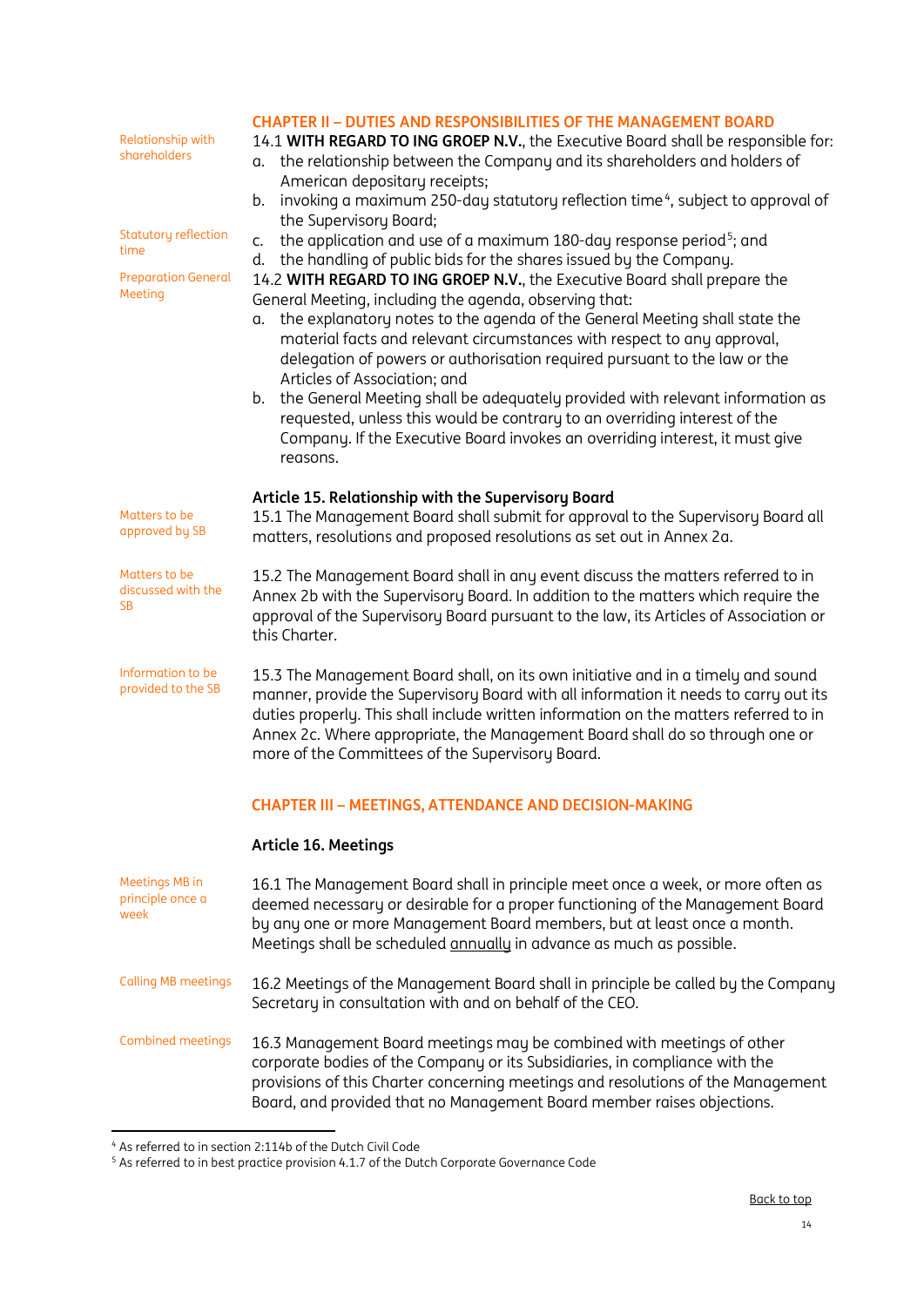#### **CHAPTER III – MEETINGS, ATTENDANCE AND DECISION-MAKING**

Management Board decisions may be taken and Management Board resolutions may be adopted in such meetings.

<span id="page-14-1"></span><span id="page-14-0"></span>

| Agenda sent 3 days<br>prior to meeting                                 | 16.4a The agenda for the meeting shall be sent to all Management Board members<br>at least three calendar days prior to the meeting, except in urgent cases, to be<br>decided by the CEO. Where possible, a written explanation shall be provided for each<br>item on the agenda, and/or other related documentation shall be attached.                                                                                                                                                              |
|------------------------------------------------------------------------|------------------------------------------------------------------------------------------------------------------------------------------------------------------------------------------------------------------------------------------------------------------------------------------------------------------------------------------------------------------------------------------------------------------------------------------------------------------------------------------------------|
| Request for agenda<br>item                                             | 16.4b Each Management Board member is entitled to request that an item will be<br>placed on the agenda of a Management Board meeting.                                                                                                                                                                                                                                                                                                                                                                |
| Place of MB<br>meetings<br>Manner of meeting                           | 16.5 Management Board meetings shall generally be held at the offices of the<br>Company, but may also take place elsewhere. Meetings of the Management Board<br>may also be held by conference call, video conference or by any other means of<br>communication, provided that all participants can communicate with each other<br>simultaneously.                                                                                                                                                   |
| <b>Chair of MB</b><br>meetings                                         | 16.6 Management Board meetings shall be chaired by the CEO. In case of absence of<br>the CEO, the Executive Board member (i.e. the CFO or the CRO) with the longest<br>tenure in membership of the Executive Board shall chair the meeting.                                                                                                                                                                                                                                                          |
| Minutes of MB<br>meetings                                              | 16.7 The Company Secretary or any other person designated for such purpose by<br>the chairperson of the meeting shall draw up minutes of the meeting. The minutes<br>shall provide insight in the discussions and decision-making process and shall record<br>the resolutions adopted or other actions taken at the meeting. The minutes shall be<br>adopted by the Management Board at the same meeting or a subsequent meeting<br>and be added to the register of minutes of the Management Board. |
|                                                                        | Article 17. Attendance at meetings                                                                                                                                                                                                                                                                                                                                                                                                                                                                   |
| Chairperson of<br>meeting decides on<br>admittance of other<br>persons | 17.1 The chairperson of the meeting shall decide whether persons other than the<br>Management Board members and the Company Secretary shall be admitted to the<br>meeting.                                                                                                                                                                                                                                                                                                                           |
| <b>Representation MB</b><br>$member - proxy in$<br>writing             | 17.2 A Management Board member may be represented at meetings by another<br>Management Board member holding a proxy in writing. The existence of such proxy<br>shall be proved satisfactorily to the CEO or, in case of absence of the CEO,<br>Management Board members present at the meeting.                                                                                                                                                                                                      |
|                                                                        | <b>Article 18. Decision-making</b>                                                                                                                                                                                                                                                                                                                                                                                                                                                                   |
| Adoption of<br>resolutions                                             | 18.1 The Management Board shall in principle adopt all resolutions unanimously and<br>in a meeting. Where unanimity cannot be reached and the (i) Articles of Association,<br>(ii) this Charter or (iii) applicable laws and regulations do not require otherwise, all<br>resolutions of the Management Board shall be adopted by an absolute majority of<br>the votes cast, subject to articles 18.4 and 18.5.                                                                                      |
| Quorum                                                                 | 18.2 Subject to article 18.3, decisions may be taken and resolutions may be adopted<br>by the Management Board only if a majority of its members then in office, other<br>than those who have a Conflict of Interest, attend the meeting in person or by proxy.                                                                                                                                                                                                                                      |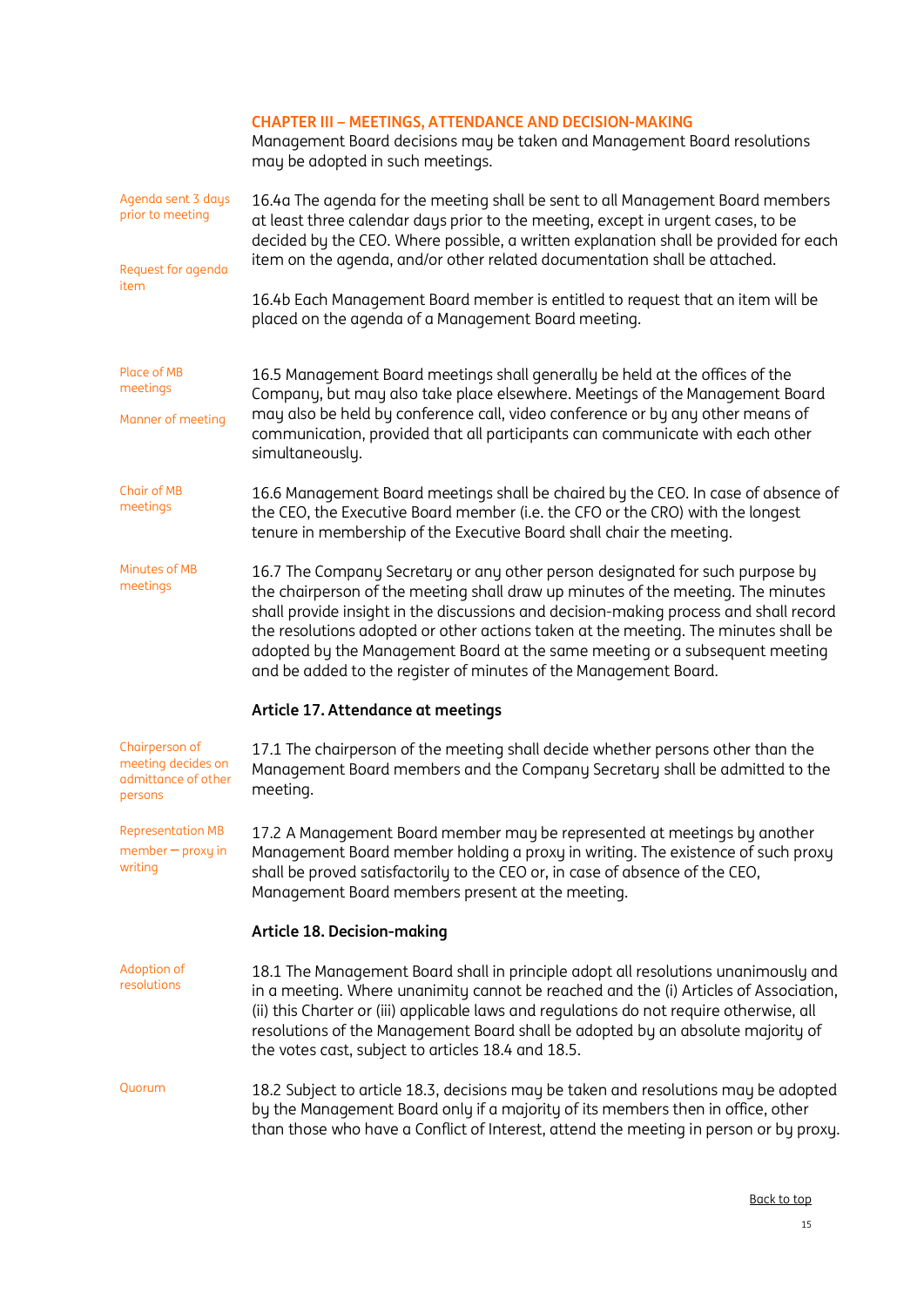| No decision-making                                 | <b>CHAPTER III - MEETINGS, ATTENDANCE AND DECISION-MAKING</b><br>18.3 As a general rule, the Management Board shall not take decisions:<br>if the CEO does not attend the meeting in person or by proxy, unless the<br>α.<br>proposal was approved by the CEO beforehand; and<br>on policy matters belonging to the area of expertise or responsibility of a<br>b.<br>Management Board member other than the CEO, if that member does not<br>attend the meeting, unless the proposal was approved by the relevant<br>Management Board member beforehand.                                                                                                                                                                                                                                                     |
|----------------------------------------------------|--------------------------------------------------------------------------------------------------------------------------------------------------------------------------------------------------------------------------------------------------------------------------------------------------------------------------------------------------------------------------------------------------------------------------------------------------------------------------------------------------------------------------------------------------------------------------------------------------------------------------------------------------------------------------------------------------------------------------------------------------------------------------------------------------------------|
|                                                    | However, in extra-ordinary circumstances, such as a long absence or a long illness of<br>the CEO or the relevant Management Board member, decisions may be taken in<br>deviation of the preceding sentence if, considering the interests of the Company and<br>its stakeholders, a decision cannot be postponed.                                                                                                                                                                                                                                                                                                                                                                                                                                                                                             |
| Votes                                              | 18.4 Each Management Board member has the right to cast one vote on each<br>matter on which the Management Board has to decide. WITH REGARD TO ING<br>GROEP N.V., in the event of a tie, the CEO shall have the decisive vote, subject to<br>article 18.5. WITH REGARD TO ING BANK N.V., if the CEO, CFO and CRO together vote<br>differently from the other Management Board Banking members together, the CEO<br>shall have the decisive vote. If not all of the CEO, CFO and CRO are present at the<br>meeting, those in attendance shall have as many votes as the other Management<br>Board Banking members participating in the decision-making, in order to retain a<br>balanced decision-making process. In other events of a tie, the CEO shall have the<br>decisive vote, subject to article 18.5. |
| Negative vote of<br><b>CRO</b>                     | 18.5 If the CRO casts a negative vote on a Management Board proposal from a<br>financial or non-financial risk management perspective and the Management Board<br>wishes to approve the proposal, the decision will be put on hold.                                                                                                                                                                                                                                                                                                                                                                                                                                                                                                                                                                          |
|                                                    | Subsequently, the CRO and CEO will discuss the proposal between themselves. If this<br>leads to an outcome, whereby the CRO maintains a negative vote, but the CEO<br>supports the proposed Management Board decision, then the CRO can escalate to<br>and discuss this with the Chairperson. If the CRO and CEO thereafter maintain their<br>positions, the Management Board decision can only be taken with the approval of<br>the Chairperson.                                                                                                                                                                                                                                                                                                                                                            |
| Carry over items                                   | 18.6 If necessary, items may be carried over to a later meeting by the chairperson of<br>the meeting.                                                                                                                                                                                                                                                                                                                                                                                                                                                                                                                                                                                                                                                                                                        |
| Resolution without a<br>meeting                    | 18.7 If, considering the urgent nature and other circumstances, the CEO considers it<br>necessary, the Management Board may in deviation of articles 16.5 and 18.2 also<br>take decisions and adopt resolutions without a meeting by means of voting in<br>writing on a written proposal submitted to all its members, provided that:<br>a. all Management Board members are given the opportunity to participate in the<br>decision-making process;<br>a majority of the Management Board members is in favour of the proposal; and<br>b.<br>none of the Management Board members has objected, on reasonable grounds,<br>C.<br>to this manner of decision-making.                                                                                                                                          |
| Report on resolution<br>adopted without<br>meeting | 18.8 The CEO and the Company Secretary shall prepare a report on decisions taken<br>and/or resolutions adopted without a meeting, which report shall be added to the<br>documents for the next meeting of the Management Board. The Company Secretary<br>shall add the decisions taken and/or the resolutions adopted in this way to the                                                                                                                                                                                                                                                                                                                                                                                                                                                                     |

#### [Back to top](#page-1-0)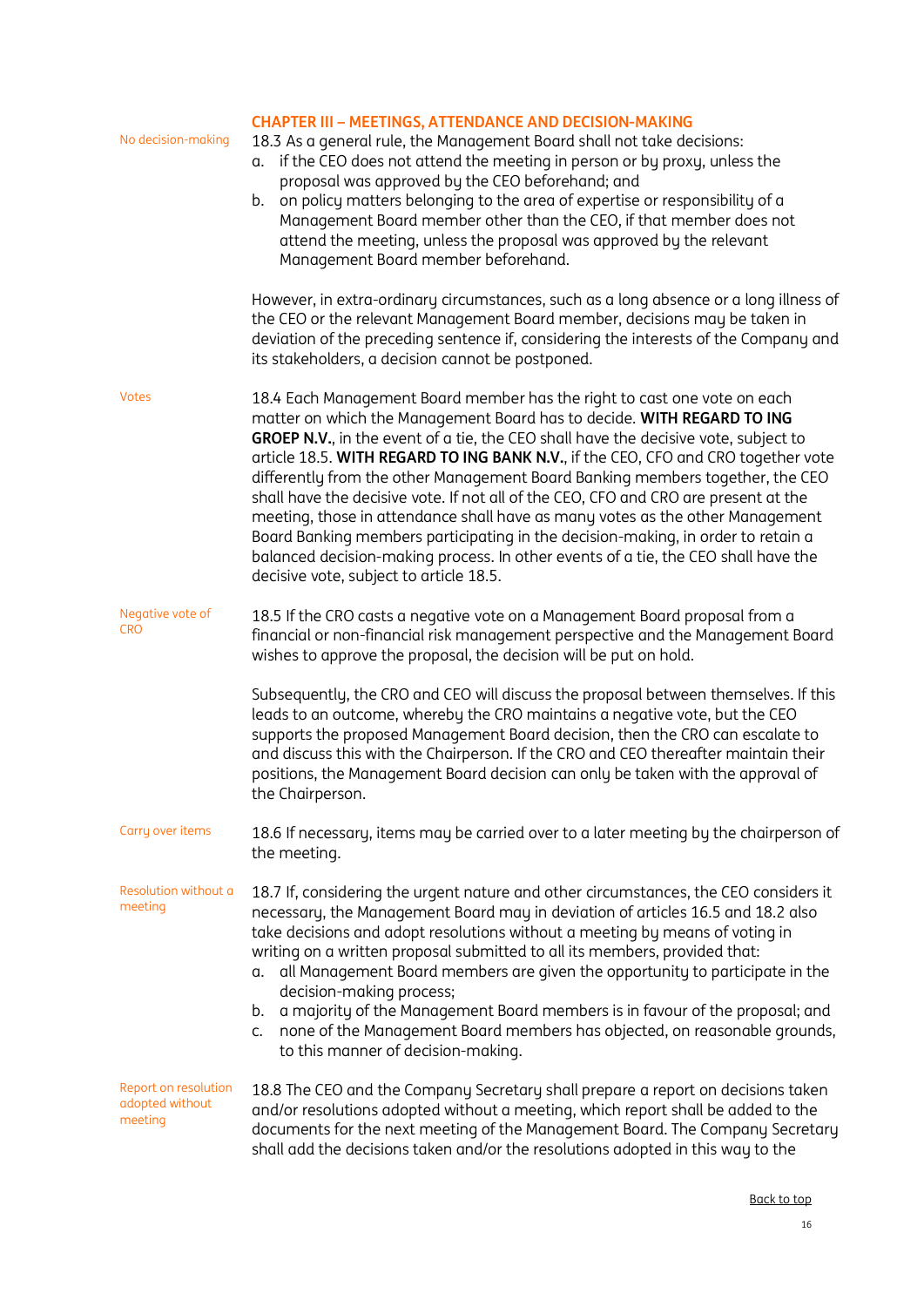#### **CHAPTER III – MEETINGS, ATTENDANCE AND DECISION-MAKING**

minutes' register of the Management Board, together with the documents containing evidence of such decision and/or resolution.

Disclosure of resolution 18.9 A resolution adopted by the Management Board may be disclosed outside the Company through a statement from the CEO and/or the Company Secretary.

#### <span id="page-16-1"></span><span id="page-16-0"></span>**CHAPTER IV – OTHER PROVISIONS**

#### **Article 19. Rules of conduct for Management Board members** Code of Conduct 19.1 The Company's Code of Conduct is applicable to all Management Board members. Collegiality – duty to inform 19.2 Each Management Board member shall inform the other Management Board members in a clear and timely manner about any major developments in the area of their responsibilities. Collegiality – duty to share dissenting view with the Chairperson 19.3 Any Management Board member who is unable to align themselves with a decision taken and/or resolution adopted by the Management Board may, after having informed the CEO accordingly, bring their views to the attention of the Chairperson, giving their reasons. Transparency – mutual trust 19.4 In all contacts with the Supervisory Board, its members and its Committees, the Management Board and its members shall act in an atmosphere of mutual trust and transparency. Transparency – reporting actual or suspected irregularities 19.5 Each Management Board member shall report any actual or suspected irregularities relating to the functioning of another Management Board member, if need be anonymously, to the Chairperson, in accordance with internal policies and procedures, including the Whistle-blower Procedure and the Suitability Policy Framework. Transparency – independence External Auditor 19.6 Each Management Board member shall inform the chairperson of the Audit Committee of any issues brought to their attention that may compromise the required independence of the External Auditor or that may give rise to a conflict of interest or a potential conflict of interest between the External Auditor and the Company and/or its Subsidiaries. Confidential information 19.7 A Management Board member shall not use or disclose (whether directly or indirectly and whether for their own or another person's benefit or purpose) any Confidential Information of the Company and its Subsidiaries, customers, suppliers or third parties, except as required for a proper discharge of their duties as such. Exceptions to confidentiality obligation 19.8 The confidentiality obligation arising from article 19.7 shall apply without limitation in time, but shall not apply to: a. any Confidential Information which is in the public domain other than by way of unauthorised disclosure (whether by the Management Board member or another person); or b. any Confidential Information that the Management Board member may be required to disclose to any supervisory or regulatory authority or any competent court or tribunal.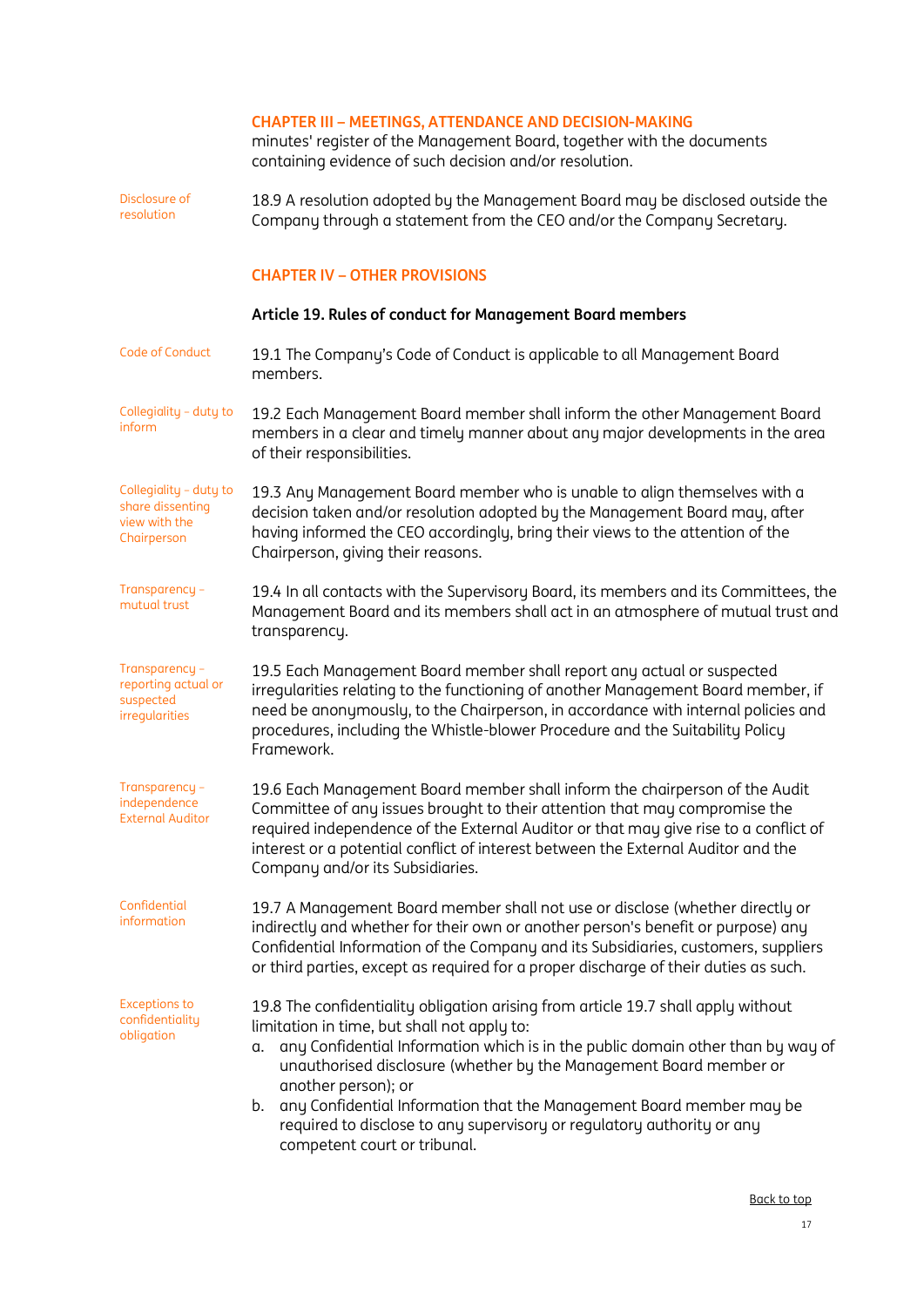## **CHAPTER IV – OTHER PROVISIONS**

| Inside information -<br>insider trading rules                                        | 19.9 Any shareholding by Management Board members in ING Groep N.V. is for the<br>purpose of long-term investment. Each Management Board member is bound by the<br>Company's regulations on inside information and insider dealing, as amended<br>and/or replaced from time to time, which will be made available at www.ING.com <sup>6</sup> ,<br>and shall comply with all Dutch and foreign laws and regulations applicable to the<br>ownership of and transactions in securities.                                                                                                                                                                                                                                                                                                                                                     |  |
|--------------------------------------------------------------------------------------|-------------------------------------------------------------------------------------------------------------------------------------------------------------------------------------------------------------------------------------------------------------------------------------------------------------------------------------------------------------------------------------------------------------------------------------------------------------------------------------------------------------------------------------------------------------------------------------------------------------------------------------------------------------------------------------------------------------------------------------------------------------------------------------------------------------------------------------------|--|
| Permanent<br>education                                                               | 19.10 A Management Board member shall pro-actively maintain their expertise at<br>the required standard and, where necessary, endeavour to improve their expertise.<br>To that effect, Management Board members shall participate in the permanent<br>education and training programme provided by the Company.                                                                                                                                                                                                                                                                                                                                                                                                                                                                                                                           |  |
| Conflict of Interest<br><b>MB</b> members                                            | 19.11 Conflict of Interest<br>Any Conflict of Interest between the Company or any of its Subsidiaries and the<br>α.<br>Management Board members shall be prevented. In case a (potential) Conflict of<br>Interest arises, the Management Board and/or its members shall ensure that this<br>is registered accordingly.                                                                                                                                                                                                                                                                                                                                                                                                                                                                                                                    |  |
| Duty to report<br><b>Conflict of Interest</b>                                        | b. A Management Board member shall immediately report any (potential) Conflict<br>of Interest to the Chairperson, to the other Management Board members and<br>the Company Secretary, and shall provide all relevant information, including<br>information concerning their Family Member with a (potential) Conflict of<br>Interest.                                                                                                                                                                                                                                                                                                                                                                                                                                                                                                     |  |
| <b>Supervisory Board</b><br>decides whether<br><b>Conflict of Interest</b><br>exists | The Supervisory Board shall decide whether a Conflict of Interest exists, without<br>C.<br>the Management Board member concerned being present.                                                                                                                                                                                                                                                                                                                                                                                                                                                                                                                                                                                                                                                                                           |  |
| Non-competition<br>and integrity                                                     | Any perceived Conflict of Interest between the Company or any of its<br>d.<br>Subsidiaries and the Management Board members shall be avoided to the<br>greatest extent possible.<br>Each Management Board member shall refrain from:<br>entering into competition with the Company and/or any of its Subsidiaries;<br>(i)<br>(ii) demanding or accepting (substantial) gifts from the Company and/or any of<br>its Subsidiaries for them or for a Family Member;<br>(iii) providing unjustified advantages to third parties at the Company's and/or<br>any of its Subsidiaries' expense; or<br>(iv) taking advantage of business opportunities to which the Company and/or<br>any of its Subsidiaries are entitled for themselves or for a Family Member; or                                                                              |  |
| Decision-making on<br>dealing with Conflict<br>of Interest                           | (v) acting in a way that may harm ING's reputation or business interest.<br>The Management Board is responsible for deciding how to deal with (potential)<br>е.<br>Conflicts of Interest between Management Board members and the Company or<br>any of its Subsidiaries and have this documented properly. Management Board<br>members with a (potential) Conflict of Interest shall:<br>not be admitted to a Management Board meeting during the assessment of<br>(i)<br>the Conflict of Interest; and<br>(ii) not participate in the discussion and decision-making with respect to the<br>matter or transaction to which the Conflict of Interest relates.<br>If all members of the Management Board simultaneously have a Conflict of<br>Interest, the matter will immediately be submitted to the Supervisory Board for<br>decision. |  |

<span id="page-17-0"></span><sup>6</sup> Generic Insider Code Netherlands ING Bank and Insider Code ING Bank.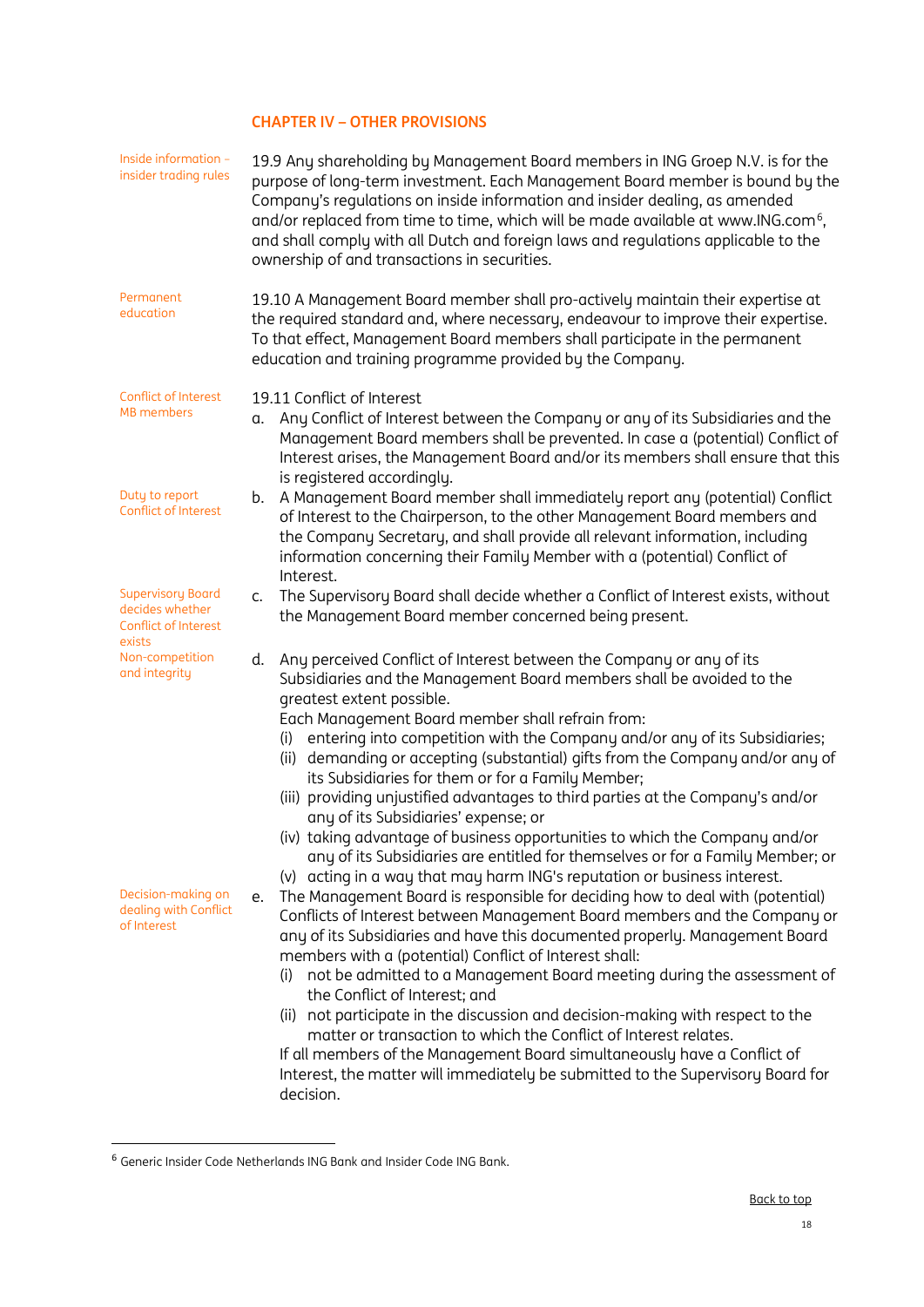#### **CHAPTER IV – OTHER PROVISIONS**

Conflict of Interest transaction at arm's-length f. All transactions in which a Conflict of Interest with one or more Management Board members exists, shall be agreed on terms that are customary for arm'slength transactions in the branch of business in which the Company or the relevant Subsidiary operates. Decisions to enter into a transaction in which a Conflict of Interest with one or more Management Board members exists that are of material significance to the Company and/or the relevant Management Board member(s), require the approval of the Supervisory Board. The Supervisory Board may delegate the power to approve such transactions to one or more Supervisory Board members. Banking and insurance products provided to MB members 19.12 The Company and its Subsidiaries shall provide banking and insurance products to the Management Board members only with due observance of the applicable Company policies<sup>7</sup>, provided that loans, guarantees and the like are subject to the approval of the Supervisory Board, which has delegated its power to approve to the Chairperson. Supervisory Board approval is not required for banking and insurance products provided to Management Board members in which the granting of credit is of a secondary nature, e.g. credit cards and overdrafts in current accounts. Outside positions 19.13 A Management Board member may not accept, hold or retain, without prejudice to the permission of the Supervisory Board required under article 19.14, or the Chairperson if mandated by the Supervisory Board: the position of supervisory board member of more than two legal entities; the position of executive director of another legal entity, unless authorised by the European Central Bank. In connection with the foregoing: a. "supervisory board member" shall include the position of non-executive director and the position of member of any supervisory body established by or pursuant to the articles of association of a legal entity; b. positions: (i) within the same group, (ii) held within institutions which are members of the same institutional protection scheme and (iii) held within entities in which the institution holds a qualifying holding, shall count as one position; and c. positions within legal entities which do not pursue predominantly commercial objectives shall not be taken into account. Prior approval SB / Chairperson re outside positions 19.14 Management Board members shall not without prior approval from the Supervisory Board, or, if mandated, from the Chairperson, subject to article 19.15: a. accept any outside position and/or any position as agent or receiver for any entity, company or corporation not being ING or any of its Subsidiaries or other affiliates; b. conduct a business or pursue an occupation as a self-employed person; c. establish or acquire a business for their own account or as an agent for a third party; or d. act as counsellor or consultant, or perform employment activities for any third party, whether paid or unpaid, for, in respect of, or on behalf of, any entity, company or corporation not being ING Groep N.V., or any of its Subsidiaries or other affiliates.

<span id="page-18-0"></span><sup>7</sup> Manual on Provision of Financial Services to Board Members - Overview on Staff Discounts and ING Registered Entities (NL)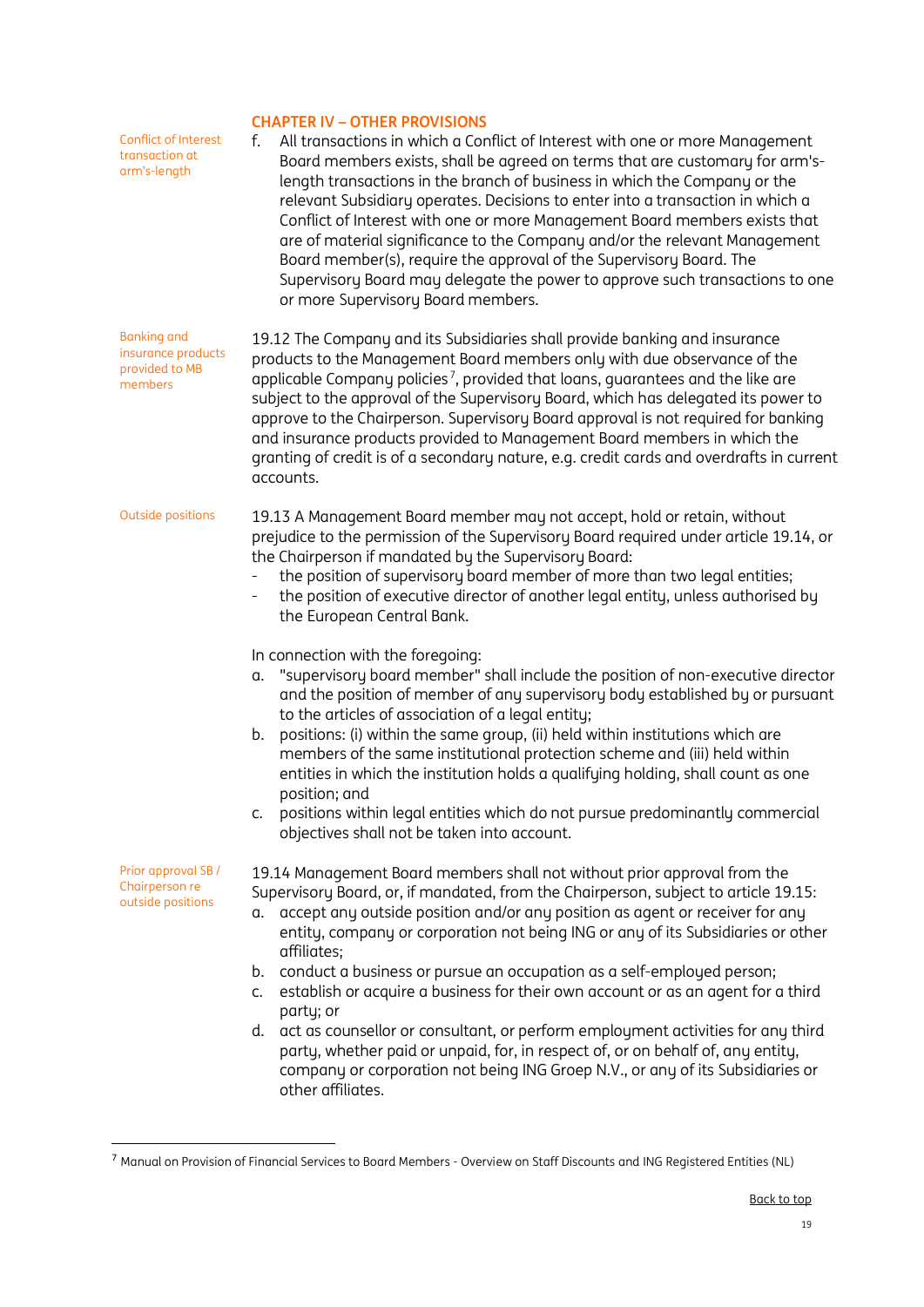#### **CHAPTER IV – OTHER PROVISIONS**

Should a risk of a (potential) Conflict of Interest exist, the matter shall be discussed by the Supervisory Board and, if so desired by the Chairperson or the Supervisory Board, by the Nomination and Corporate Governance Committee, all in a manner consistent with article 19.11. Permission for a position as supervisory board member of a company which is not a Subsidiary shall be granted only in very exceptional cases. The Company Secretary shall maintain a list of the outside positions of each Management Board member.

While acting in an outside position that is not on behalf of ING, that Management Board member shall make clear that they are not acting on behalf of ING.

Exceptions requirement of prior approval re outside positions

19.15 Permission as referred to in article 19.14 is not required:

- a. if the outside position is held on behalf of the Company or fulfilled as an integral part of the function within the Company; and
- b. in the case of a non-profit organisation, provided that the Management Board has decided in advance that such position is not incompatible with the interests of ING.

#### <span id="page-19-0"></span>**Article 20. Governing law and jurisdiction**

Governing law and<br>jurisdiction

This Charter shall be governed by the laws of the Netherlands. The courts of the Netherlands shall have exclusive jurisdiction to settle any dispute arising from or in connection with this Charter, including any dispute regarding the existence, validity or termination of this Charter.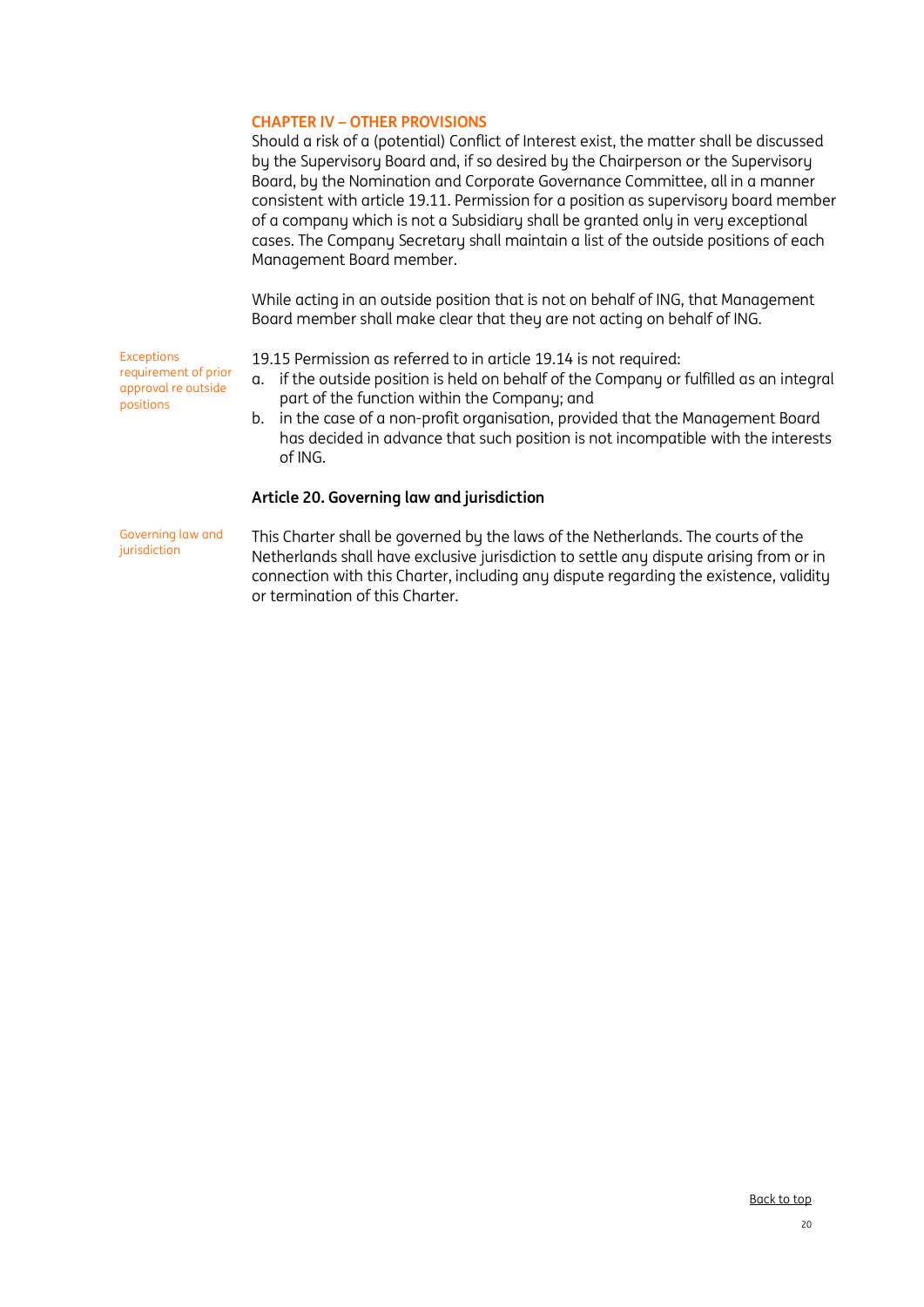# <span id="page-20-0"></span>**Annex 1 to the Charter of the Management Board: Definitions**

- 1. Except where the context dictates otherwise, in the Charter:
	- a. any reference to a member or membership of the Management Board, the Supervisory Board or of any Committee, includes the chairperson and vice-chairperson of that board or committee;
	- b. any reference to any specific officer includes their substitute or deputy, or in case of a chairperson, the vice-chairperson;
	- c. any reference to an article or Annex are to an article or annex of this Charter;
	- d. any reference to "including" means "including without limitation";
	- e. words and expressions expressed in the singular form also include the plural form, and vice versa;
	- f. the table of contents and headings are inserted for ease of reference only and shall not affect the interpretation or construction of this document; and
	- g. any reference to a statutory provision counts as a reference to this statutory provision as amended from time to time.
- 2. In this Charter, the following terms have the following meanings, unless stated otherwise:

Annual Financial Report means the annual financial report of the Company as referred to in section 5:25c paragraph 2 DFSA.

Articles of Association means, depending on the context, the articles of association of ING Groep N.V. or ING Bank N.V.

Audit Committee or AC means the Audit Committee of the Supervisory Board referred to as such in article 3 of the Supervisory Board Charter.

CAS means the Corporate Audit Services department of the Company.

Central Works Council means the Central Works Council of ING Bank N.V.

CEO means the chairperson of the Management Board also acting as the Chief Executive Officer of the Company.

CFO means the Management Board member appointed as Chief Financial Officer of the Company.

Chairperson means the chairperson of the Supervisory Board.

Charter means the Charter of the Management Board, the Charter of the Supervisory Board, the Charter of a Management Board Committee or the Charter of a Supervisory Board Committee, depending on the context, including the annexes belonging thereto, and in each case as amended from time to time.

Chief Compliance Officer means the head of the compliance function of the Company.

Code of Conduct means the ING Global Code of Conduct that links the Orange Code (ING's set of values and behaviours; as available at www.ING.com) to the main ING policies, minimum standards and guidelines. In addition to the Orange Code, it further defines the most essential conduct principles expected from ING employees in their daily activities, to create additional risk awareness and better meet expectations stated in external rules and guidelines.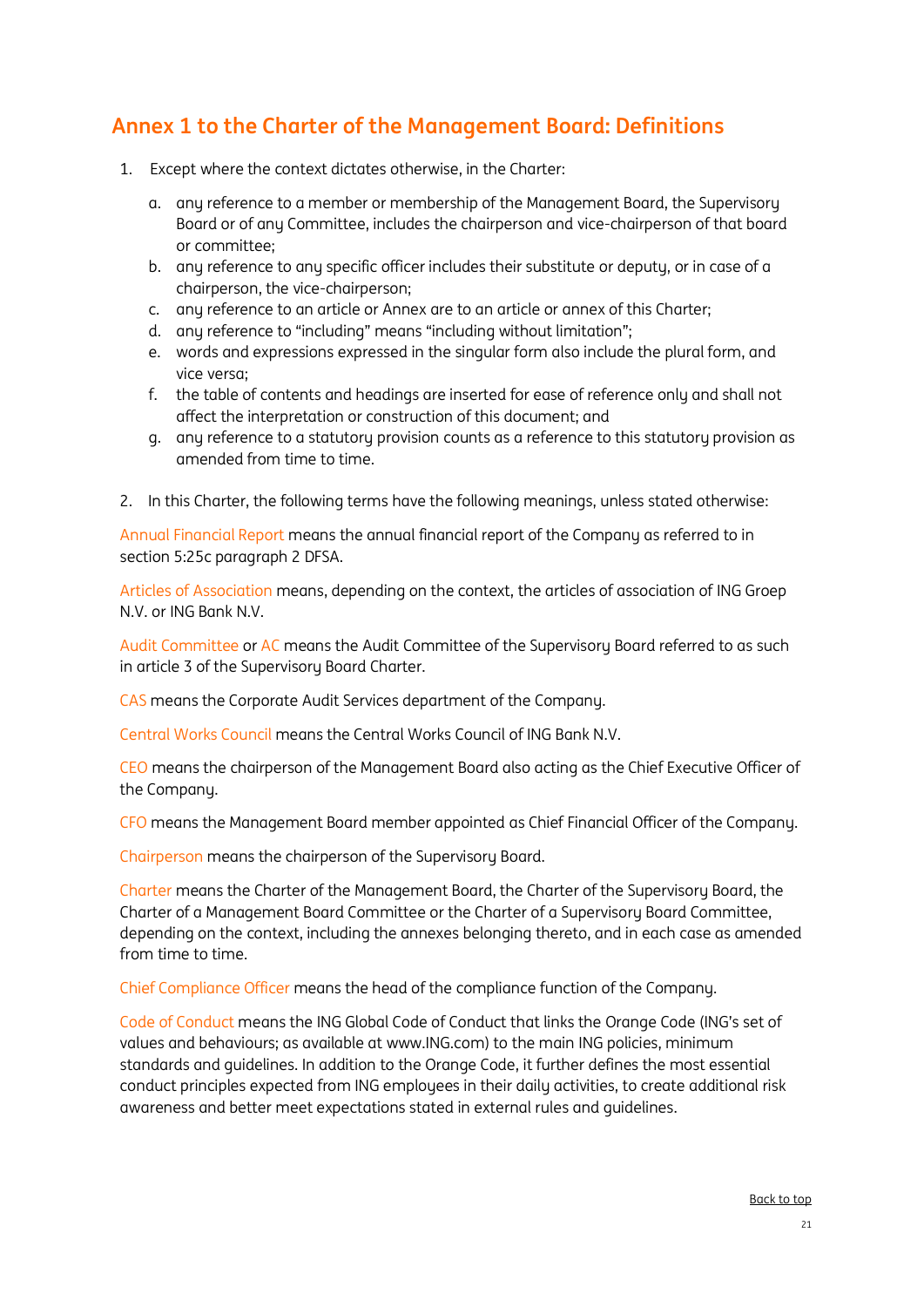Committee, with respect to the Management Board, means any Committee of the Management Board as referred to in article 3 of the Management Board Charter (excluding the key committees as referred to in the ING Governance Manual), and with respect to the Supervisory Board, means any Committee of the Supervisory Board as referred to in article 3 of the Supervisory Board Charter.

Companies means ING Groep N.V. and ING Bank N.V., and Company means, depending on the context, anyone of them.

Company Secretary means the person appointed by the Supervisory Board as company secretary as set out in article 8 of the Management Board Charter and article 6 of the Supervisory Board Charter.

Confidential Information means any non-public information relating to the Companies or any of its Subsidiaries, their customers, suppliers or third parties that is subject to confidentiality (either by agreement or otherwise), which includes:

- a. trading information;
- b. financial information;
- c. business operations;
- d. (internal or external) business processes and methods;
- e. data, including market share data;
- f. personnel;
- g. sales;
- h. business plans/business intentions;
- i. profits, losses or expenditures;
- j. projections;
- k. computer software; and
- l. other information of commercial value.

Conflict of Interest means a situation in which a Management Board member must be deemed not to be in a position to safeguard the interests of the Company or any of its Subsidiaries in such a way as may be expected from an honest and unbiased board member, due to the presence of other irreconcilable interests. This will in any event be the case if the Company or any of its Subsidiaries intends to enter into a transaction with another legal person or legal entity, not being a Subsidiary or Group Company:

- a. in which a Management Board member personally has a material financial interest;
- b. in which a Family Member is a board member; or
- c. in which a Management Board member has an executive or supervisory position.

Corporate Governance Code means the Dutch corporate governance code as adopted by the corporate governance monitoring committee of 8 December 2016 and as amended from time to time.

Covenant means the Covenant between the Companies and the Dutch Central Works Council which was signed on 17 December 2013 as amended from time to time and any other arrangement to be agreed with the Central Works Council to replace or amend such covenant or otherwise agreed with the Central Works Council.

CRO means the Management Board member appointed as Chief Risk Officer of the Company.

DCC means the Dutch Civil Code (*Burgerlijk Wetboek*).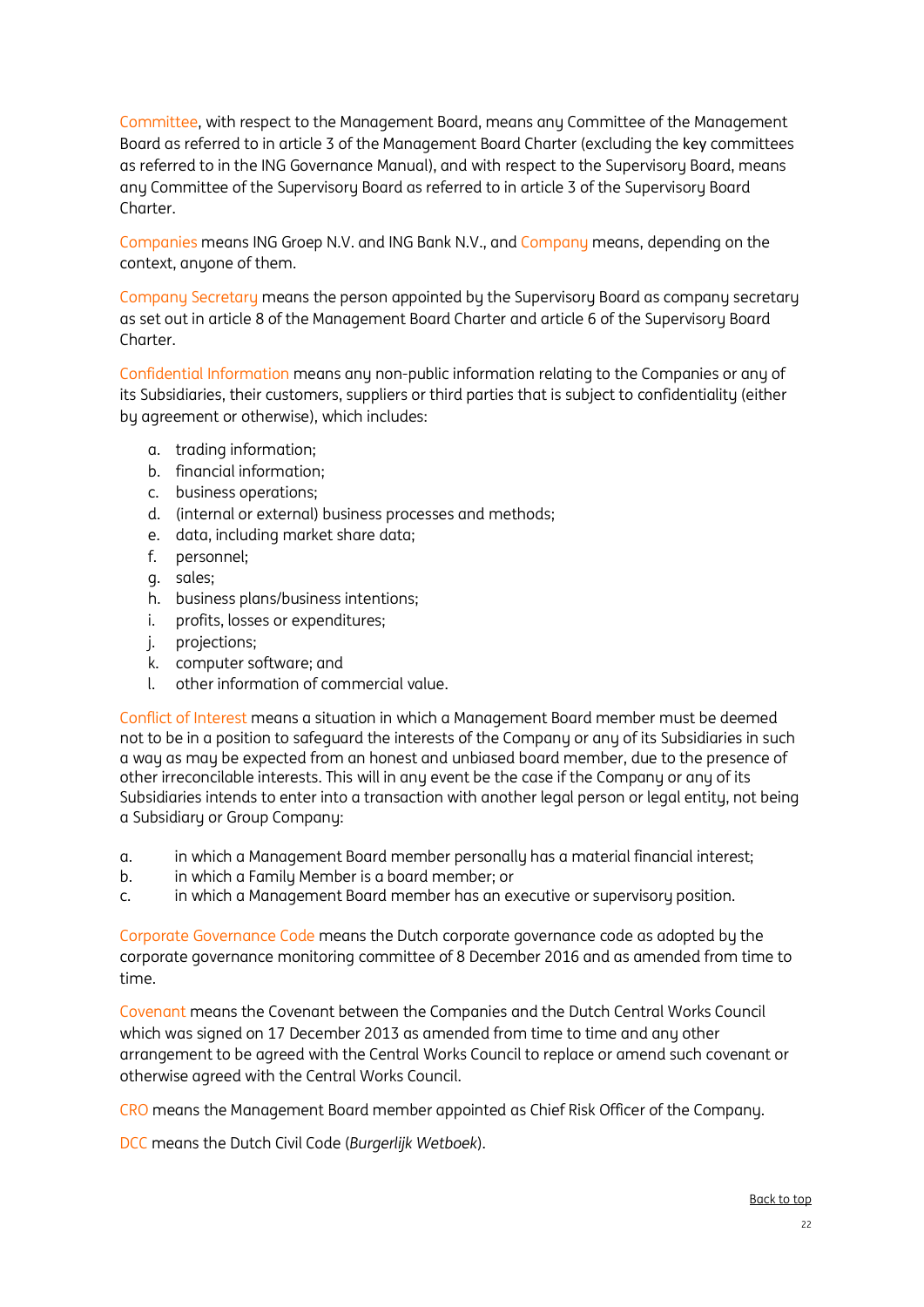DFSA means the Dutch Financial Supervision Act (*Wet op het financieel toezicht*).

Executive Board or EB means the executive board of ING Groep N.V.

External Auditor means the auditor of the Company referred to in section 2:393 DCC.

Family Member means a spouse, registered partner or other life companion, foster child or relative by blood or marriage up to the second degree.

General Manager CAS means the head of CAS.

General Meeting or GM means the General Meeting of the Company.

Group Company has the meaning attributed to it in section 2:24b DCC.

Identified Staff means the group of the Company's staff whose professional activities have a material impact on the Company's risk profile in accordance with the criteria set out in the European Commission Delegated Regulation 2021/923 (RTS) and selected as described in the ING Remuneration Regulations Framework.

ING Remuneration Regulations Framework means the Framework of general remuneration principles and provisions of the Company and its Subsidiaries and which apply to all staff. All staff refers to all persons that work under the responsibility of the Company and its Subsidiaries. This includes employees, contractors, self-employed staff and temporary workers.

Key Policies means the key policies of the Company determined by the Executive Board from time to time.

Management Board or MB means, depending on the context, the executive board of ING Groep N.V. or ING Bank N.V.

Management Board Banking or MBB means the executive board of ING Bank N.V.

Material Transactions means material transactions as defined in section 2:167 DCC, which should be dealt with in accordance with ING's "Procedure Dutch implementation SRD II – Material Transactions".

Nomination and Corporate Governance Committee or NCGcom means the Nomination and Corporate Governance Committee of the Supervisory Board referred to in article 3 of the Supervisory Board Charter.

Periodic Financial Reports refers to the Annual Financial Report, (**WITH REGARD TO ING GROEP N.V.**, the annual report on Form 20-F), the Semi-Annual Financial Report, any quarterly accounts or other material financial information on the first and third quarter of any financial year and **WITH REGARD TO ING GROEP N.V.**, the interim financial statements or interim financial information on Form 6-K, whereby:

Form 6-K means the form used to disclose the Company's communications and material information that is made public in its home country, filed with and made public with its country's stock exchange on which its securities are traded, or distributed to security holders, to the US Securities and Exchange Commission.

Form 20-F means the form used to disclose the Company's annual financial statement to the US Securities and Exchange Commission.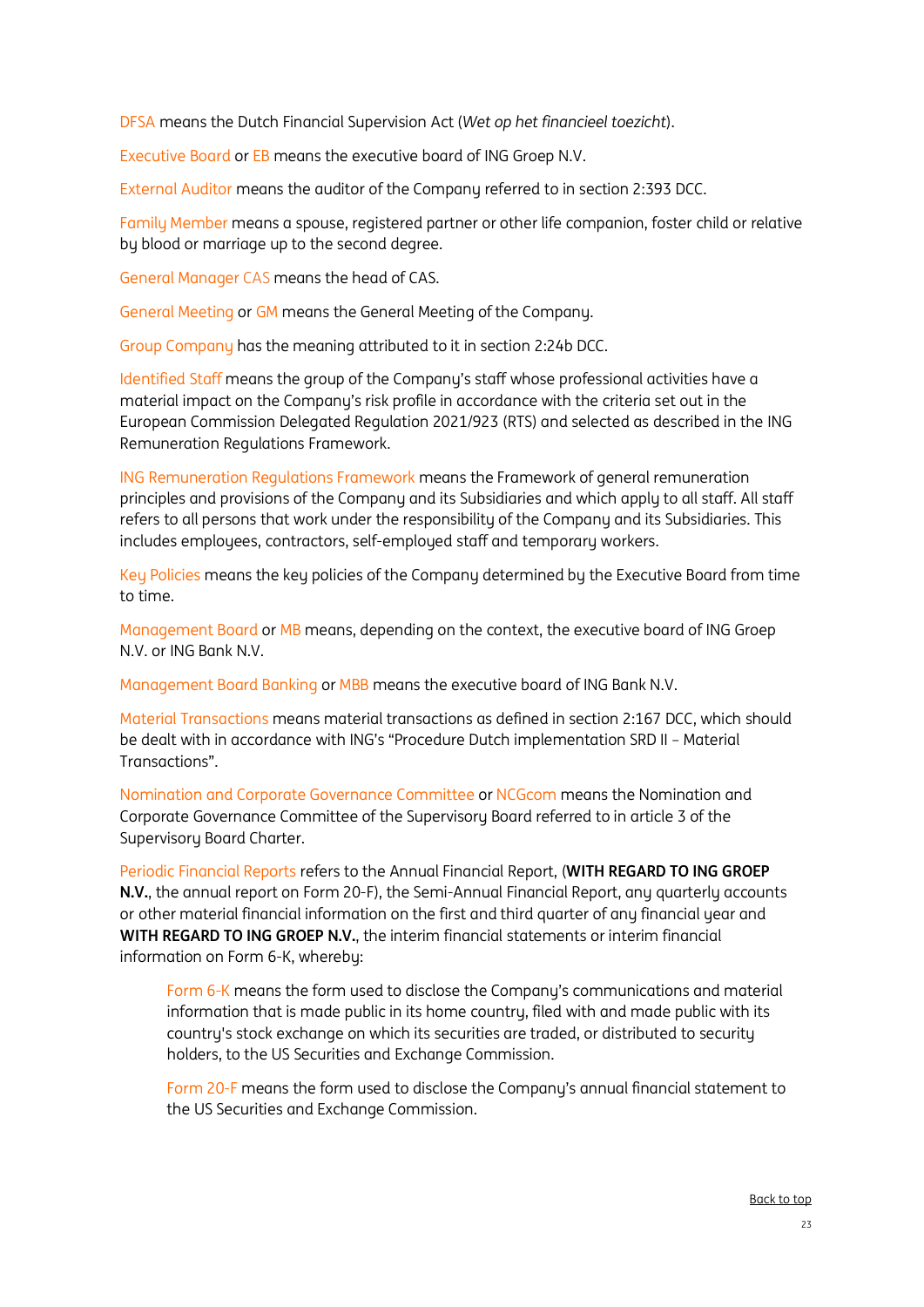It also includes any ad hoc financial information or disclosure of other information on matters that entail inside information on the Company or its securities.

Remuneration Committee or RemCo means the Remuneration Committee of the Supervisory Board referred to in article 3 of the Supervisory Board Charter.

Risk Committee or RiCo means the Risk Committee of the Supervisory Board referred to in article 3 of the Supervisory Board Charter.

Semi-Annual Financial Report means the semi-annual financial report as referred to in section 5:25d paragraph 2 DFSA.

Shareholders means the holders of shares issued by ING Groep N.V, as well as the holders of securities reflecting the economic interest in such shares, provided that these are issued with the co-operation of ING Groep N.V.

Strategy means the direction set by the Management Board to achieve defined goals, taking into account applicable laws and regulations.

Subsidiary means a subsidiary of the Company within the meaning of section 2:24a DCC.

Supervisory Board or SB means, depending on the context, the supervisory board of ING Groep N.V. or ING Bank N.V.

Supervisory Board Charter means the supervisory board charter of the Company.

Written or in writing means by letter, by telecopy, by e-mail, or by message which is transmitted via any other current means of communication and which can be received in written form.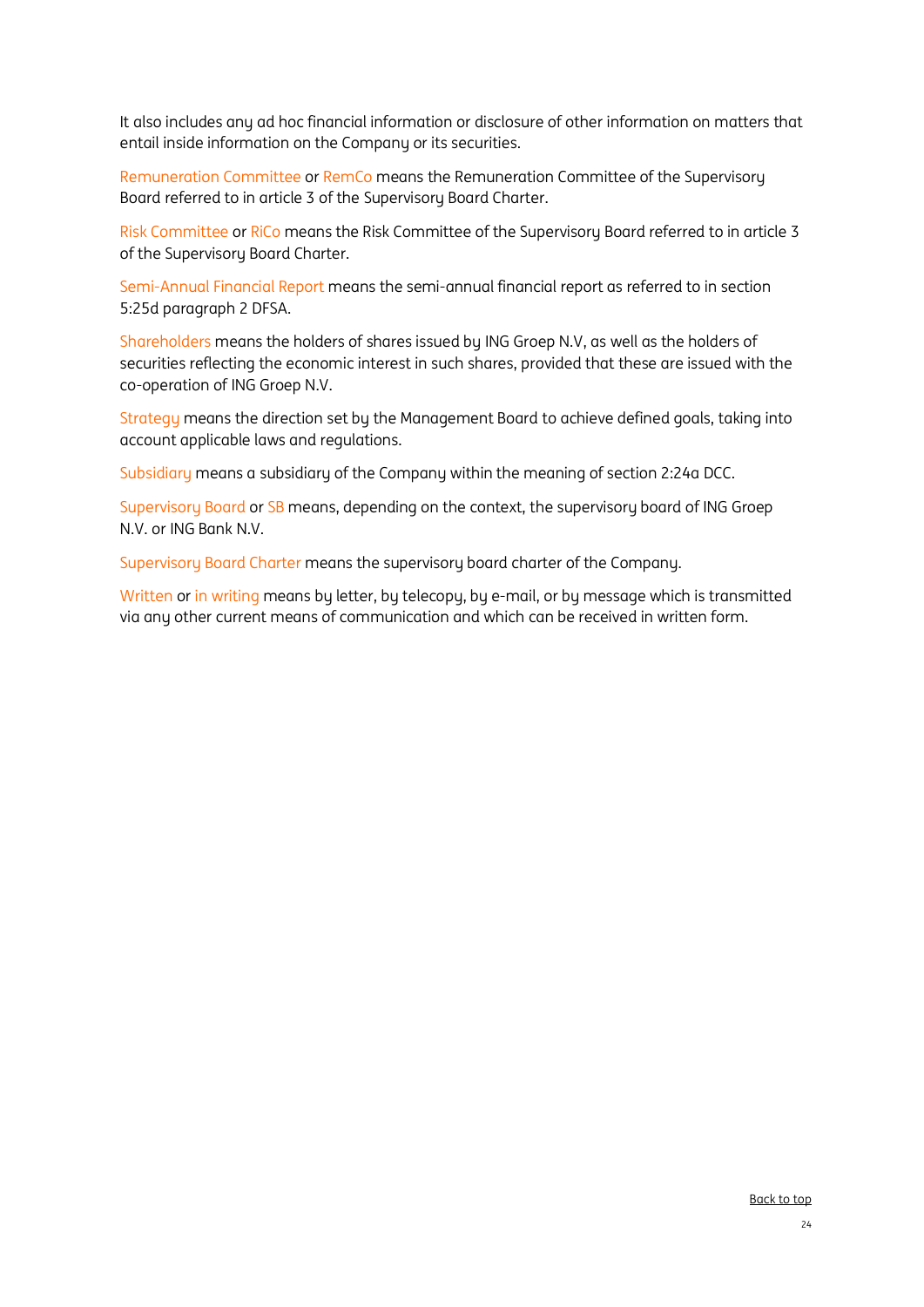# <span id="page-24-0"></span>**Annex 2a to the Charter of the Management Board: Management Board resolutions which require approval of the Supervisory Board**

Approval of the Supervisory Board is required for all resolutions of the Management Board concerning:

- a. the Strategy, which approval needs renewal on an annual basis;
- b. the definition of the risk appetite levels (its boundaries), which approval needs renewal on an annual basis;
- c. the allocation of tasks of the Management Board to individual Management Board members or, if diverging therefrom, to Committees of the Management Board;
- d. the appointment and dismissal of the Company Secretary;
- e. the ING Remuneration Regulations Framework (IRRF), the Variable Remuneration Accrual Model (VRAM) and the ING Group Long term Sustainable Performance Plan (LSPP);
- f. the policies and general principles with respect to the terms and conditions of employment, including the remuneration, of the members of the management boards of the Company's Subsidiaries;
- g. the actual remuneration of such categories of employees of the Company and its Subsidiaries and such changes to this remuneration as the Supervisory Board, in consultation with the Management Board, will determine from time to time;
- h. any material deviations or exemptions from the ING Remuneration Regulation Framework (IRRF) not required by mandatory local law;
- i. the appointment, remuneration and dismissal of the General Manager CAS, and the functioning and performance of CAS at least annually, as well as the CAS audit plan at least annually, all based on the recommendations of the Audit Committee;
- j. the remuneration and dismissal of the Chief Compliance Officer;
- k. the remuneration of all other employees, including Identified Staff, whose total annual compensation is expected to equal or exceed EUR 1 million;
- l. the proposals for the application of risk based adjustment, including holdback and clawback in accordance with the risk adjustment procedure as included in the Variable Remuneration Accrual Model (VRAM);
- m. the Suitability Policy Framework;
- n. any outside positions to be held by the Management Board members (as mandated to the Chairperson) and, if it concerns the CEO, also any local (supervisory) board position within the organisation of the Company's group;
- o. any transaction in which a (potential) Conflict of Interest exists with any Management Board member that is of material significance to the Company or any of its Subsidiaries on the one hand and/or the relevant Management Board members on the other hand;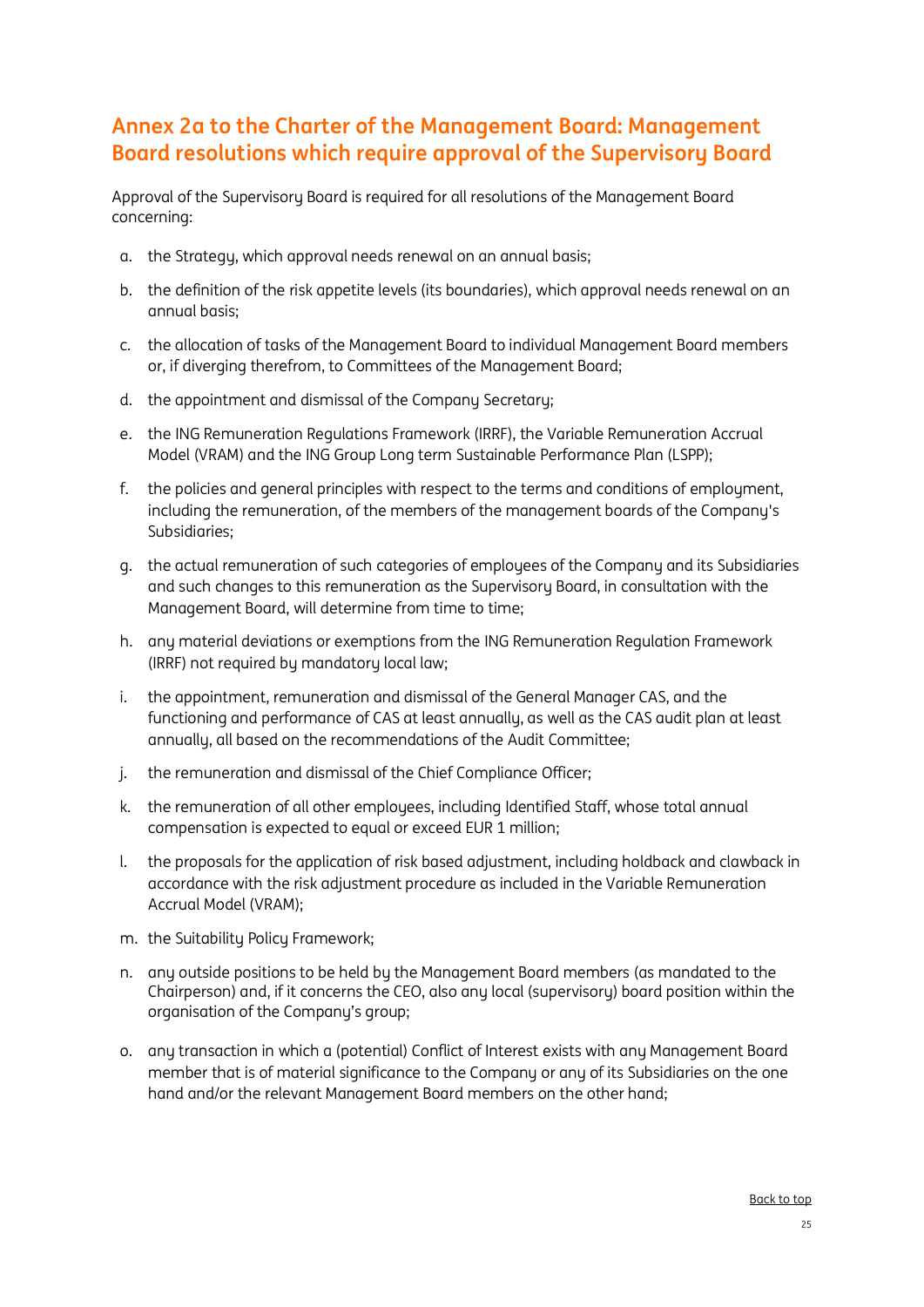- p. any transaction in which a (potential) Conflict of Interest exists with any Supervisory Board member that is of material significance to the Company or any of its Subsidiaries on the one hand and/or the relevant Supervisory Board members on the other hand;
- q. **WITH REGARD TO ING GROEP N.V.**, any transaction between the Company and/or any of its Subsidiaries and any other legal entity or person who holds at least 10% of the shares of the Company, insofar these transactions are of material significance to the Company and/or such legal entities or persons;
- r. a proposal to undertake a legal merger or demerger within the meaning of Part 7 of Book 2 of the Dutch Civil Code;
- s. **WITH REGARD TO ING BANK N.V.**, the application of the Standardized Approach for operational risk, referred to in article 312 et seq. of Regulation (EU) no. 575/2013;
- t. **WITH REGARD TO ING BANK N.V.**, the application of the Internal Model Method referred to in article 283 et seq. of regulation (EU) No 575/2013;
- u. any matters which are mentioned as being subject to approval of the Supervisory Board in the decision structure of the Company and its Subsidiaries;
- v. any other actions for which approval is required pursuant to article 21 paragraph 1 of the Articles of Association of ING Groep N.V. or article 10 paragraph 4 of the Articles of Association of ING Bank N.V.;
- w. any other actions for which approval is required pursuant to the law, the Articles of Association, the Charter of the Management Board, the Charter of the Supervisory Board, or any other applicable regulations;
- x. a Material Transaction of the Company or a Subsidiary that is not in the ordinary course of business or not under normal market conditions and for which Material Transaction none of the exceptions of section 2:169 paragraph 5 DCC applies (the approval of the Supervisory Board is required ultimately at the moment such transaction is entered into); and
- y. **WITH REGARD TO ING GROEP N.V**., invoke a statutory reflection time as defined in section 2:114b DCC.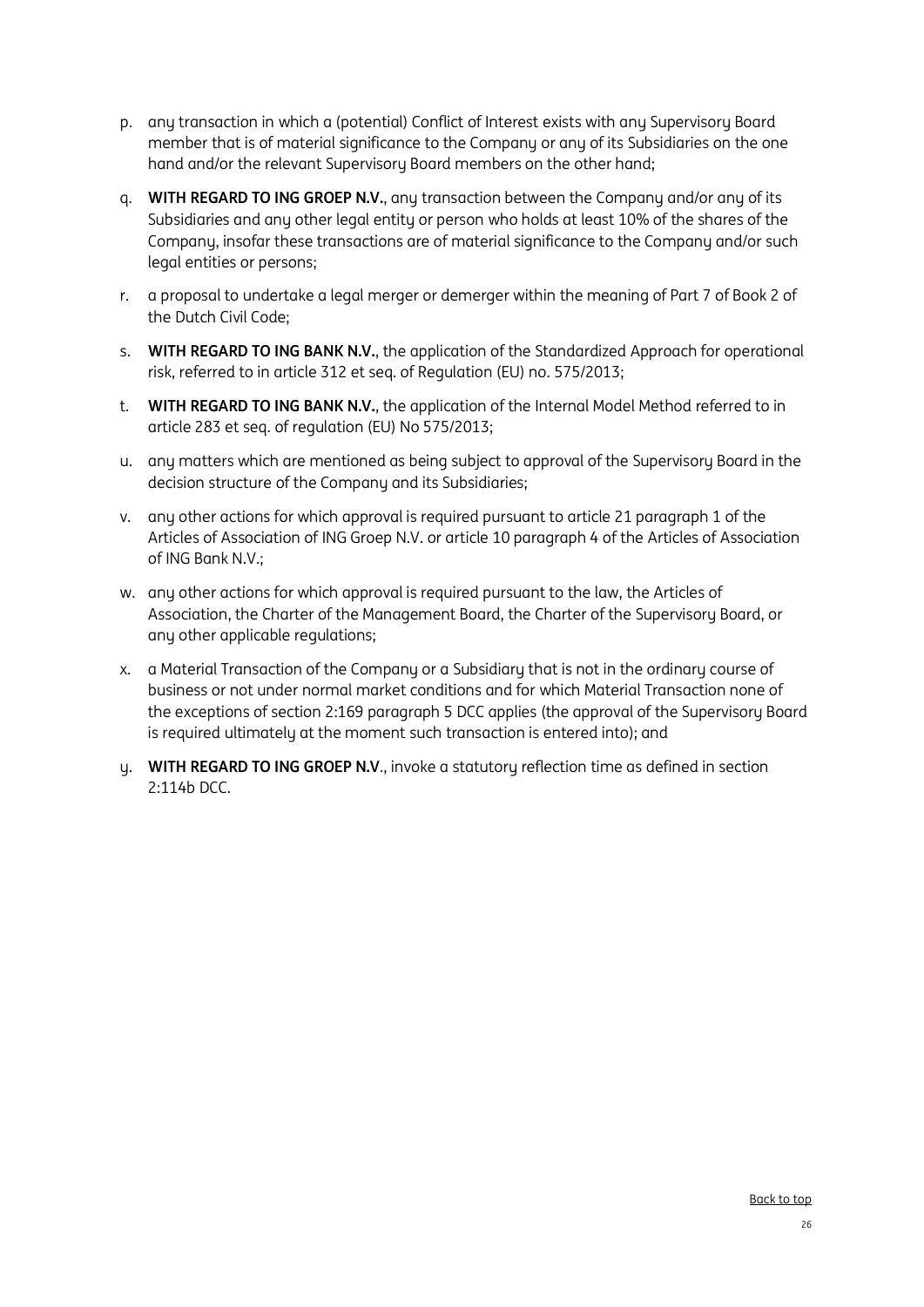## **Annex 2b to the Charter of the Management Board: Management Board matters which have to be discussed with the Supervisory Board**

References to articles in this Annex 2b are references to articles of the Supervisory Board Charter.

In accordance with article 15.2, the Management Board shall in any event discuss the following matters with the Supervisory Board:

#### **WITH REGARD TO ING GROEP N.V.**:

- a. Company's Strategy, risk strategy, material risks, internal risk management and control sustems, compliance with applicable laws and regulations – article 8.1 items a-c;
- b. Remuneration and remuneration principles article 10;
- c. Outside positions MB and SB members articles 11.7 and 12.7;
- d. Preparation General Meeting article 13.2 item a;
- e. Public bid, private bid, participating interest, change in organisational structure and competing bid – articles 13.4 and 13.5;
- f. Company's financial policies article 14.1 item a;
- g. Company's financial reports article 14.4 items a-e;
- h. Assessment of External Auditor article 15.1 item e; and
- i. Assessment of functioning CAS and of the General Manager CAS including its remuneration, CAS audit plan – article 16.1.

#### **WITH REGARD TO ING BANK N.V.**:

- j. Company's Strategy, risk strategy, material risks, internal risk management and control systems, compliance with applicable laws and regulations – article 8.1 items a-c;
- k. Remuneration and remuneration principles article 10;
- l. Company's financial policies article 14.1 item a;
- m. Company's financial reports article 14.4 items a-c;
- n. Assessment of External Auditor article 15.1 item e; and
- o. Assessment of functioning CAS and of the General Manager CAS, the CAS audit plan article 16.1.